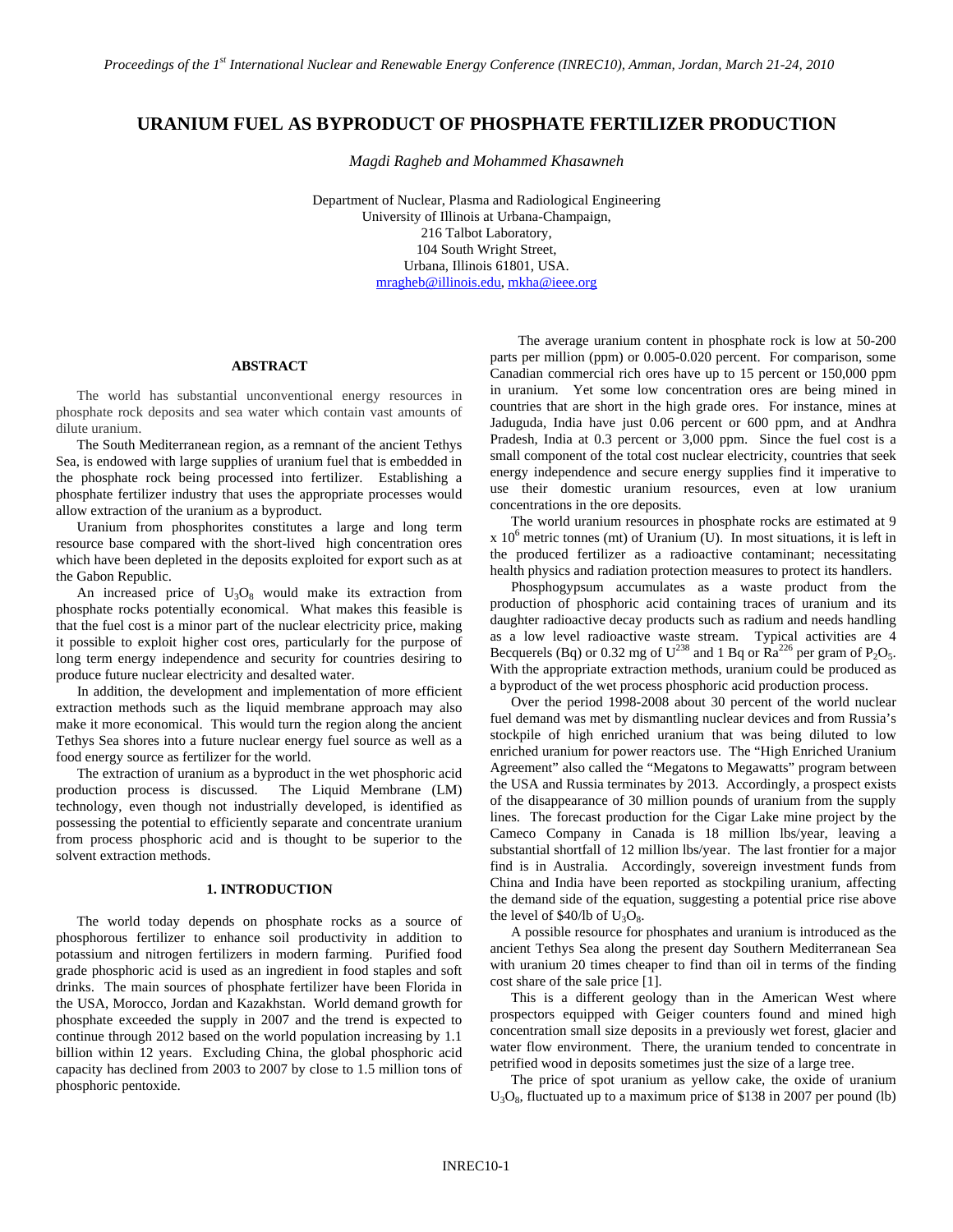from \$45 in 2006 and \$10 in 2002, on strong demand from the nuclear industry given high oil prices and a global effort to clamp down on carbon dioxide emissions blamed for climate change. A few pundits speculated about its price rising to the \$200 per pound range even though the price retreated in 2010 to the \$40 per lb level after the USA Department of Energy (USDOE) sold into the uranium market enriched uranium as  $UF_6$  from its stockpile to the USA Enrichment Corporation (USEC) to internally finance cleanup projects. Hedge funds were forced to liquidate their speculative holdings as a result of the 2008- 2009 financial crisis. There appears also that a distinct positive correlation exists with the price of other energy supplies, particularly petroleum, natural gas and coal.

An increased price of  $U_3O_8$  would make its extraction from phosphate rocks potentially economical. What makes this feasible is that the fuel cost is a minor part of the nuclear electricity price, making it possible to exploit higher cost ores, particularly for the purpose of energy independence and security for countries desiring to produce nuclear electricity. In addition, the development and implementation of more efficient extraction methods such as the liquid membrane approach may also make it more economical. This would turn the region along the ancient Tethys Sea shores into a future nuclear energy fuel source as well as a food energy source as fertilizer for the world.

Uranium has come of age on the back of the world's expanded energy requirements, and the acceptance of nuclear reactors as a safe and relatively clean source of power. Nuclear power capacity is expected to rise to 519 gigawatts electric (GWe) by 2030 from 370 GWe in 2006, according to the International Energy Agency (IEA) forecasts.

The USA as of 2010 had 104 operating nuclear power plants generating 100,683 MWe or about 101 GWe of electricity per year; accounting for about 19.66 percent of the USA's electrical energy use [2].

#### **2. PEAK OIL, NO PEAK URANIUM**

The world much touted nuclear renaissance raises concerns about future uranium supplies. The Chinese nuclear expansion program could strain the uranium supplies since its production is below its domestic needs. India's nuclear reactors are running below capacity for lack of domestic uranium supplies. The UK, USA, Middle East are planning new nuclear installed capacity.

The International Atomic Energy Agency, IAEA estimates the global annual consumption at 69,100 tons against a global production from mining of just 43,000 tons. The discrepancy is temporarily satisfied by supplies of Highly Enriched Uranium, HEU from about 12,000 dismantled nuclear devices. A supply crunch is expected by 2013, assuming no fuel recycling, no introduction of  $U^{238}$ -Pu<sup>239</sup> fast reactors and no introduction of the  $Th<sup>232</sup>-U<sup>233</sup>$  fuel cycle.

A lack of uranium supplies situation could lead to a forced shutdown of existing plants in countries without sufficient secondary uranium (tailings re-enrichment, fuel reprocessing, dismantled warheads, civilian and military reserves and surplus stocks) and primary mining resources and enrichment capabilities, jeopardizing the hope of a nuclear renaissance and replacement of the depleting fossil supplies. "Uranium supply shortfalls could develop if production facilities are not implemented in a timely manner [3]." Consequently, any country envisaging future nuclear power plants is well advised to secure guaranteed domestic or external uranium fuel supplies for at least the 40 years project time in which it will invest a capital cost of about \$ 5-10 billion per 1,000 MWe of installed capacity.

Each GWe of installed nuclear capacity needs 500 tonnes of uranium for the first load, and 170 tonnes of natural uranium equivalent of the fissile isotopes  $U^{235}$  and  $Pu^{239}$  per year for the next years. The uranium demand is expected to increase from 65,000 tonnes in 2008 to 90,000 tonnes by 2015. Of the 31 countries operating nuclear power plants only three: Canada, South Africa and Russia are self sufficient in their uranium needs.

Secondary uranium resources have lately provided the fuel for about 1/3 of the world's nuclear power production. These secondary supplies are expected to become exhausted by 2013; a serious unsustainable situation.

The secondary resources include:

a) Fissile  $U^{235}$  produced from the re-enrichment of previously depleted U tailings.

b) Fuel produced from recycled reactor fuel and surplus military plutonium.

c) Accumulated civilian and military stocks of natural uranium, weapons-grade  $U^{235}$  and Pu<sup>239</sup>.

Whereas one can speak about peak fossil fuels such as oil or natural gas, there is no peak for uranium. It is not a depletable energy source derived from decaying biological organisms deriving from stored solar energy, such as petroleum, coal and natural gas whose deposits are finite in size. Uranium is abundant in the Earth's crust and can be located everywhere in rock formations, in sediments as well as in sea water.

There exist  $4.7 \times 10^6$  metric tonnes (mt) of uranium ore reserves that are economically extractable globally. The International Atomic Energy Agency (IAEA) reports an 85 years supply of uranium at current rates of consumption and extractable at a cost of \$130/kg or less using current technology.

Another  $35 \times 10^6$  mt are classified as mineral resources or reasonable prospects for eventual economic extraction. These would come from unconventional sources such as phosphate rocks.

An additional 4.6 x  $10^9$  mt of uranium are estimated to be in sea water and could be extracted using ion exchange methods.

At the time when the ore bodies with high uranium concentrations are depleted, the uranium's price is expected to increase. However, we shall not run out of it. The lower the concentration of uranium in the Earth's crust, the greater the quantity that exists that can be extracted. In mineral extraction, a concentration drop by a factor of 1/10 yields 300 times more of a given resource.

The sustainability criterion for uranium as a fuel is that the energy yield should exceed the energy used in its extraction:

$$
E_{out} > E_{extraction}
$$
\n
$$
\frac{E_{out}}{E_{extraction}}
$$
\n(1)

which constitutes an energy breakeven condition.

As the price of easily extractable uranium increases, fast neutron spectrum breeder reactors would become economical, using just 1/60th of the uranium current reactors use for the same amount of electrical energy produced.

Thermal neutron spectrum breeding using the even more abundant thorium can also be used. The IAEA suggests that the supply can be extended to 2,500 years if fast breeders technology is adopted. This smoothly paves the way to a timely introduction of fusion energy or other potential forms of energy sources for future generations.

#### **3. URANIUM FUEL BURNUP AND CONSUMPTION**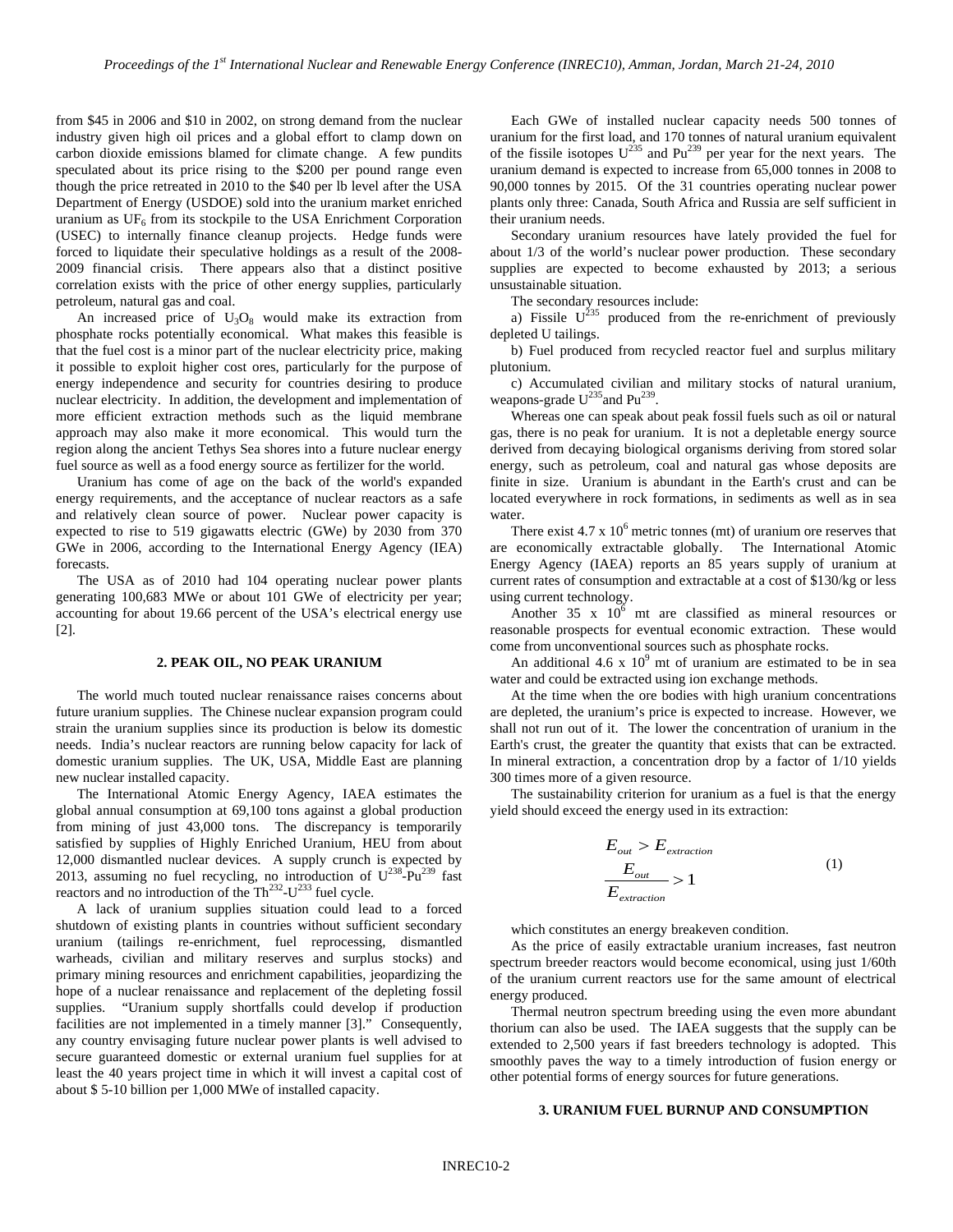The fission process releases about 200 MeV per fission event of which 10 MeV, or 5 percent, are in the form of antineutrinos whose energy is not extractable.

For a reactor generating a thermal power of P MWth, the fission rate of an extractable fission energy yield of 190 [MeV/fission], is given by:

$$
\frac{d(fissions)}{dt} = P [MW_{th} \frac{10^6 W_{th}}{MW_{th}} \frac{Joule}{MW_{th} \cdot sec} \frac{MeV}{1.6 \times 10^{-13} \text{ Joule}} \frac{\text{fissions}}{190 \text{ MeV}} \frac{24.60.60 \text{ sec}}{\text{day}}]
$$

$$
= 2.7 \times 10^{21} P \left[ \frac{\text{fissions}}{\text{day}} \right]
$$

This fission rate can be expressed in terms of Avogadro's law as:

$$
\frac{d(fissions)}{dt} = \frac{g[grams/day]}{M} A_v
$$
  
where: M=235amu, A\_v=Avogadro'snumber

The fuel burnup rate is "g" and is given by:

$$
g = \frac{M}{A_v} \frac{d(fissions)}{dt}
$$
  
= 2.84x10<sup>21</sup>  $\frac{235}{0.6021x10^{24}} P[\frac{fissions}{day}]$   
= 1.11P[ $\frac{gm}{day}$ ] (2)

One MWth of power burns up 1.11 gm of  $U^{235}$  per day. If a reactor operates at 3,000 MWth, its fuel burnup is 3,015 grams or 3.330 kgs of fissile  $U^{235}$  per day.

Not all the fissile nuclei undergo fission to produce power. A fraction of them undergo a radiative capture process, in which a neutron is absorbed with the emission of a gamma photon, without fissioning. Thus we can define the fuel consumption rate as a function of its microscopic radiative capture cross section  $\sigma_c$  and its microscopic fission cross section  $\sigma_f$  as:

$$
consumption rate = \frac{\sigma_c + \sigma_f}{\sigma_f} burnup rate
$$
  
= 1.11(1 +  $\frac{\sigma_c}{\sigma_f}$ )P (3)  
= 1.11(1 +  $\alpha$ )P

The ratio of microscopic capture to fission cross sections is:

$$
\alpha = \frac{\sigma_c}{\sigma_f} = \frac{99}{582} = 0.17
$$
, for thermal fissions in U<sup>235</sup>

Thus the fuel consumption rate is about 1.11 x  $(1+0.17) = 1.30$ grams per MWth per day for  $U^{235}$ .

To estimate the total fuel consumption in the USA reactors, the thermal power generation is related to the electrical power through the thermal efficiency of the plant as:

$$
P_e[MWe] = \eta_{\text{th}} P_{\text{th}}[MWh] \tag{4}
$$

At a thermal efficiency of 30 percent, the yearly consumption of fissile  $U^{235}$  in the USA with 104 operational reactors of 1,000 MWe capacity each is:

104[reactors]x1,000[
$$
\frac{MWe}{reactor}
$$
]x $\frac{100}{30}$ [ $\frac{MWth}{MWe}$ ]x1.30[ $\frac{gm U^{235}}{MWh.day}$ ]  
\nx $\frac{1}{1,000}$ [ $\frac{kg U^{235}}{gm U^{235}}$ ]x365[ $\frac{days}{year}$ ]x $\frac{1}{1,000}$ [ $\frac{mt U^{235}}{kg U^{235}}$   
\n=164.49[ $\frac{mt U^{235}}{year}$ ]

Considering that natural uranium contains 0.72 percent of the uranium isotope, the total yearly consumption of the natural uranium metal would amount to:

$$
164.49 \left[ \frac{\text{mt U}^{235}}{\text{year}} \right] \times \frac{100}{0.72} \left[ \frac{\text{t U}}{\text{t U}^{235}} \right] = 22,845.8 \left[ \frac{\text{mt U}}{\text{year}} \right]
$$

Thus, just about 23 thousand metric tonnes (mt) of natural uranium metal, ignoring process losses, need to be extracted per year to supply the whole operational fleet of 104 operational USA nuclear power plants. The share of each reactor is  $22,845.8 / 104 = 219.67$  mt of natural uranium per year.

The high specific energy of uranium or energy produced per unit mass presents a unique advantage compared with other fuels in terms of mining, transportation and manufacturing safety as well as waste disposal.

#### **4. URANIUM RESOURCES**

About 30 percent of the known recoverable global uranium oxide resources are found in Australia, followed by Kazakhstan (17 percent), Canada (12 percent), South Africa (8 percent), Namibia (6 percent), and Russia, Brazil and the USA, each with about 4 percent of the world production.

The uranium resources are classified into "conventional" and "nonconventional" resources. The conventional resources are further categorized into "Reasonably Assured Resources," RAR and the believed-to-exist "Inferred Resources," IR [2].

The RAR and IR categories are further subdivided according to the assumed exploitation cost in USA dollars. These cost categories are given as  $< 40$  \$/kg,  $< 80$  \$/kg, and  $< 130$  \$/kg.

The non-conventional resources are split into "Undiscovered Resources," UR, further separated into "Undiscovered Prognosticated Resources," UPR with assumed cost ranges of  $< 80$  \$/kg and  $< 130$ \$/kg, and "Undiscovered Speculative Resources" USR.

The USR numbers are given for an estimated exploitation cost of < 130 \$/kg and also for a category with an unknown cost.

In the twentieth century, the USA was the world leading uranium producer until it was surpassed by Canada and Australia. In 2007, Canada accounted for 23 percent and Australia for 21 percent of global production, with the USA at 4 percent. Africa is becoming a new frontier in uranium production with Namibia 7 percent, Niger 8 percent, and South Africa 1 percent. Exploration and new mine development is ongoing in Botswana, Tanzania and Nigeria.

The federal, provincial and local governments in Australia have all unilaterally and forcefully banned the development of any new uranium mines, even though existing mines continue operation. The French company Areva was not successful in receiving approval to build a new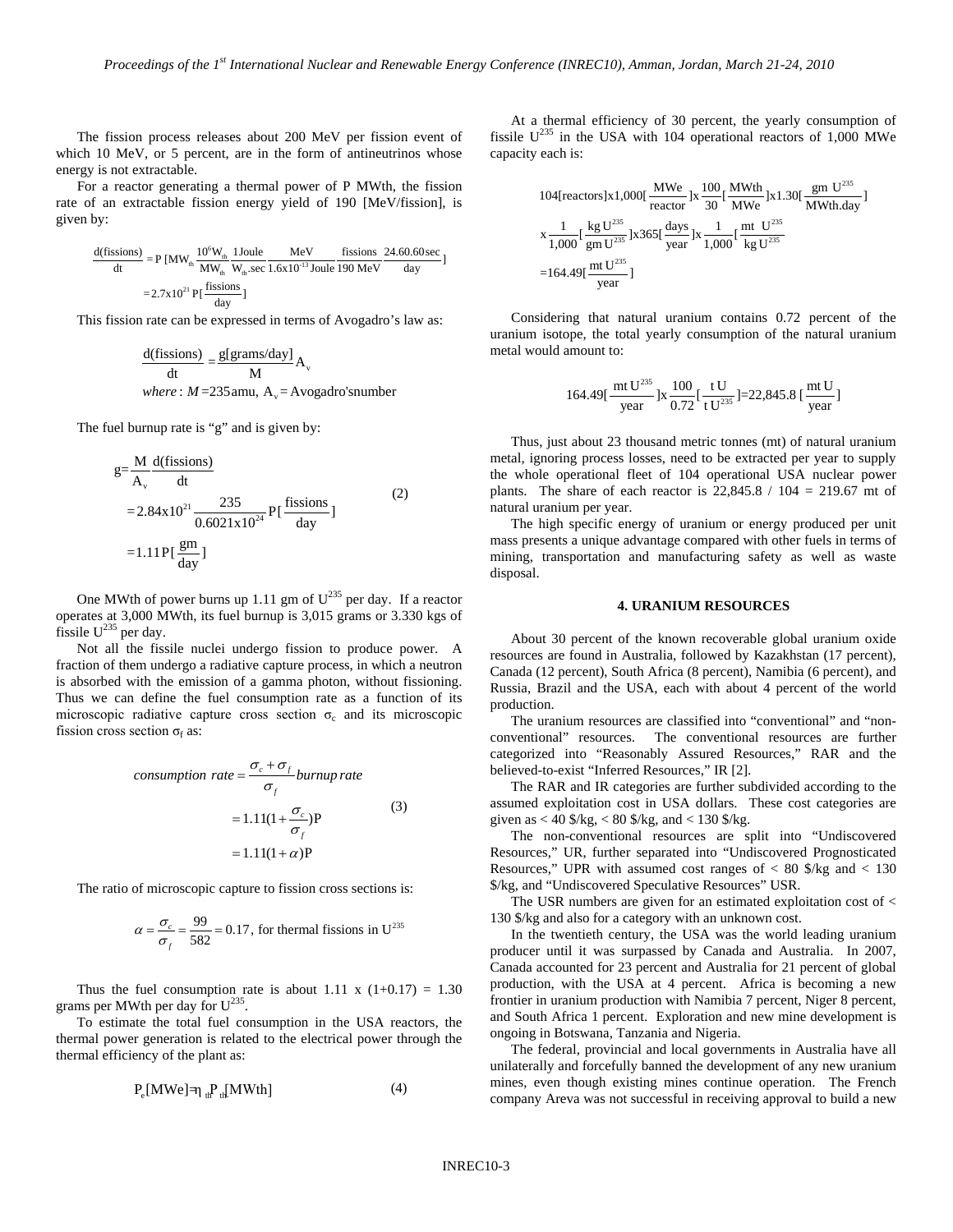uranium mine in Australia. It has mining activities in the Niger Republic and received exploration licenses in other countries such as Jordan.

Canadian producer Cameco rates as the first world producer of uranium oxide, followed by French Areva, and then Energy Resources of Australia (68 percent owned by Rio Tinto, which produces some 6,000 tons per year.

As of 2007, five operating uranium mines existed in the USA, with 3 in Texas, one in Wyoming and one in Northern Nebraska as shown in Table 1. The state of Texas has a positive attitude towards uranium mining, and energy production in general, with an advantageous regulatory framework that streamlines the permit process using in situ leaching of uranium. Texas, being an "Agreement State," means that the USA Nuclear Regulatory Commission (NRC) has delegated its authority to the state regulatory agencies such as the Texas Commission on Environmental Quality (TCEQ), and companies deal directly with the state agencies in Texas rather than with the federal government's NRC. Most of the uranium mining operations in the USA and Kazakhstan use in situ leach methods, also designated as In Situ Recovery (ISR) methods.

Table I Uranium concentrates production in the USA, 2007

| Mine             | Location    | Company           | Production<br>2005<br>$[10^6 \text{ lb } U_3O_8]$ | Production<br>2006<br>$[10^6 \text{ lb } U_3O_8]$ |
|------------------|-------------|-------------------|---------------------------------------------------|---------------------------------------------------|
| Smith            | Wyoming     | Power             | 1.3                                               | 2.0                                               |
| Ranch/Highland   |             | Resources, Cameco |                                                   |                                                   |
| Crow Butte       | Nebraska    | <b>Crow Butte</b> | 0.8                                               | 0.7                                               |
|                  |             | Resources, Cameco |                                                   |                                                   |
| Vasquez          | South Texas | Uranium           | 0.3                                               | 0.2                                               |
|                  |             | Resources         |                                                   |                                                   |
| Kingsville Dome  | South Texas | Uranium           |                                                   | 0.1                                               |
|                  |             | Resources         |                                                   |                                                   |
| Alta Mesa        | South Texas | Alta Mesa         | 0.3                                               | 1.0                                               |
| <b>Total USA</b> |             |                   | 2.7                                               | 4.0                                               |
| production       |             |                   |                                                   |                                                   |

Uranium in the Colorado Plateau in the USA has an average grade of 0.25 percent or 2,500 ppm uranium in addition to 1.7 percent vanadium within the Uravan Mineral Belt. Goliad County, Texas has an average grade of 0.076 percent (760 ppm) uranium oxide in sandstone deposits permeated by groundwater suggesting in situ leaching methods where water treated with carbon dioxide is injected into the deposit. The leachate is pumped and passed over ion exchange resins to extract the dissolved uranium.

Phosphate rocks containing just 120 ppm in U have been used as a source of uranium in the USA. The fertilizer industry produces large quantities of wet process phosphoric acid solution containing 0.1-0.2 gram/liter (g/l) of uranium, which represent a significant potential source of uranium.

A two cycle process can be used for the recovery of uranium from these phosphoric acid solutions by extraction with di(2-ethylhexyl)-phosphoric-acid (Depa) plus tri-octyl-phosphine-oxide (Topo) in an aliphatic diluent. Later studies simplified the solution chemistry of the process by replacing the first extraction cycle with the commercial solvent mixture, mono- and di-octyl-phenylphosphoric-acid or octyl-phenyl-acid-phosphate (Opap).

#### **5. TETHYS SEA**

The Tethys (Pronounced as: Tee this) Sea, an ancestor of the present day Mediterranean Sea, was a primeval shallow body of water that separated the landmass of the ancient mega continent of Laurasia in the north, from its counterpart Gondwanaland in the south along the north continental shelves of the Arabo-African Craton. It existed during the early Mesozoic Era separating Europe from Asia and Africa, at a period extending from 540-245 to 66.4 million years ago when the Mediterranean Sea and its margins was the site of this large Tethys Sea. This sea extended across the Middle East and North Africa and had a strong westerly current that flowed through an area from Turkey to Morocco.

In Greek mythology, Gaea was the goddess of the Earth, descended directly from Chaos. Uranus, god of the sea, was Gaea's son by her own father. Gaea bore to her own son Uranus many offspring including the twelve Titans, the three Cyclopes, who ruled thunder and lightning, and the three Centimani; each possessing 100 hands. Gaea and Uranus also had a daughter, Tethys, who married her own brother Oceanus, who was one of the Titans.

The Greek poet Homer portrayed Oceanus as a great river surrounding the ancient world, and Hesiod related that from Oceanus and Tethys sprang all the rivers. When the Austrian Geologist Eduard Suess in 1893 extended Neumayr's concept of a Mediterranean sea extending from Mexico via the Alps to the Himalayas, separating a northern continent, Angaraland, from a southern continent Gondwanaland, he recalled the Greek myth and called this equatorial seaway Tethys, daughter of Gaea.

Tethys was considered as mother of the chief rivers of the ancient universe, such as the Nile, the Alpheus, the Maeander, and about three thousand daughters called the Oceanids or sea nymphs. Tethys, along with her husband Oceanus, ruled the seas before Poseidon. During the war against the Titans, Tethys raised Rhea as her god child. Tethys is sometimes confused with Thetis, the wife of Peleus and mother of Achilles. Hera was not pleased with the placement of Callisto and Arcas in the sky, as the constellations Ursa Major and Ursa Minor, so she asked her nurse, Tethys, to help. Tethys, a marine goddess, cursed the constellations to forever circle the sky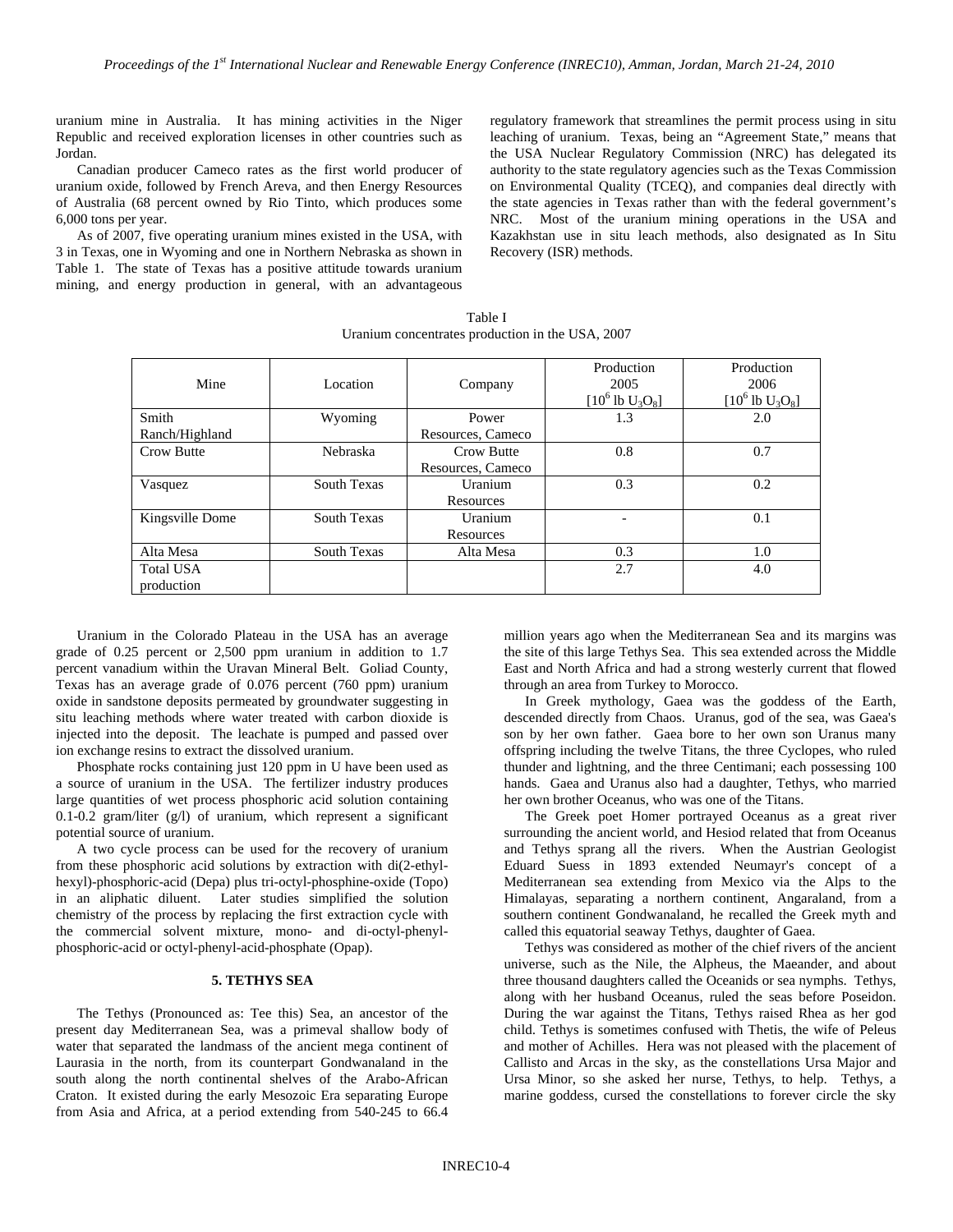and never drop below the horizon, hence explaining why they are circumpolar.



Figure 1. Mosaic showing Poseidon, Okeanus and Tethys, a titaness goddess of the sea. Poseidon drives a chariot drawn by two Hippokampoi or fish tailed horses across the sea. Poseidon wields a trident in his hand and beneath him are the old sea gods: Oceanus and Tethys sitting wrapped in the tail of a sea serpent. Source: Gaziantep Museum, Turkey.

If the Tethys Sea had survived to the present day where Africa and Eurasia converge there would be no need for the Suez Canal to connect the West to the East.

By 10 million years ago, the tectonic plate collisions sealed off the eastern Mediterranean, trapping small remnants of ocean floor in the Black and Caspian Seas. Mountain barriers in the Balkans sealed off a large inland sea, which became brackish as salt water was flushed out by river water.

About 6 million years ago, Spain and Africa collided, raising a mountain barrier and sealing off the western end of the Mediterranean. River inflow was not enough to maintain the level of the Mediterranean, which dried out. Since the rivers flowing to the Mediterranean can cut below the Atlantic sea level, the Atlantic sea water eventually started flowing in, cutting the Strait of Gibraltar and filling out the previously dried Mediterranean.



Figure 2. The ancient landmass Pangaea or 'All lands,' 200 million years ago. Panthalassa or 'All seas' evolved into the Pacific Ocean, and the present Mediterranean Sea is a remnant of the Tethys. A single continental glacier flowed over the south polar regions of Gondwanaland in the Permian time, before the breakup of the continents [4].



Figure 3. The Tethys Ocean, 80 million years ago [4].



Figure 4. The Tethys Sea location 20 million years ago compared with the present day Mediterranean coast lines [4].

The Arabian tectonic plate broke away from Africa, with the tilting of the Arabian Plate casing petroleum to migrate up the tilted layers in the Gulf region and the deformation creating oil traps.

At the Tethys Sea, the remains of decayed organisms, mainly plankton, plants, and animals in this sea, formed the existing sedimentary series containing shales, dolomites and limestones. Through a process of diagenesis the Tethys Sea organic mix content turned into a phosphate rock deposits province that is the largest in the world.

A number of exploitable wide scale phosphate deposits are located along this belt, including the deposits in Iraq, Syria, Jordan, Saudi Arabia, Egypt, Israel, Tunisia, Algeria, and Morocco. The phosphorites were deposited in the southern edges of the Tethys Sea. Some deposits may still have remained unidentified.

The Tethys Sea phosphate deposits belong to the Late Cretaceous Early Eocene at 90-45 million years before present (bp). To this belt also belong the Colombian and the Venezuelan phosphate deposits in South America which formed in the same paleogeographic system.

The paleo latitude of this entire area lied within 8-15 degrees North, together with the creation of a circumglobal East to West equatorial oceanic circulation, and a northward Eckman offshore transport of surface waters arising from the easterly winds. This resulted in upwelling of nutrient rich waters onto the southern Tethys shelves. The high productivity regime which was established in this area at different Cretaceous Eocene time intervals led to the deposition of an organic and phosphorous rich sequence formed by carbonates, phosphorites and biosiliceous sediments.

Components other than phosphorous control the marketability of the phosphorites. A higher CaO/ $P_2O_5$  ratio causes higher sulfuric acid consumption during phosphoric acid production, high levels of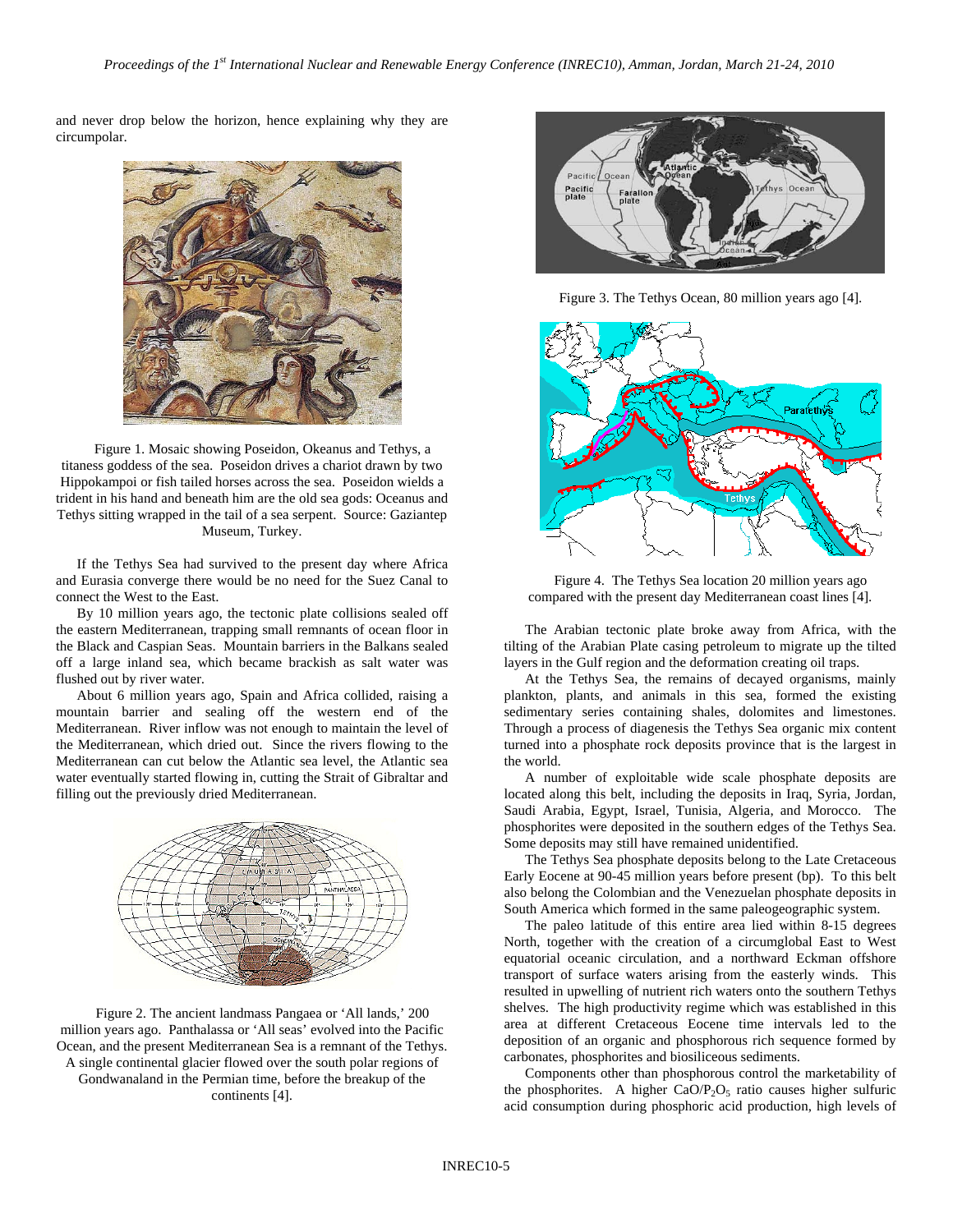Mg cause binding of the filters, silica as  $SiO<sub>2</sub>$  causes filtration problems, Na and K results in equipment scaling, organic matter causes foaming during phosphoric acid manufacture, Cl causes excessive corrosion, and high levels of toxic elements such as Cd, Se and As would make the phosphorite unsuitable for fertilizer production.

## **6. WADI AL HITAN, VALLEY OF THE WHALES, FAYOUM, EGYPT**

The Fayoum province in Egypt area contains some of the best preserved paleontological sites in the world one of which is the Valley of the Whales, or in Arabic, Wadi Al Hitan. It is a remote valley in the Egyptian Western Desert about 150 kilometers southwest of Cairo. The valley is located near the Al Katrani mountain range, a well known and valuable geological site for its rare vertebrate fossils and mega fossils.

Evidence indicates that the basin of Wadi Al Hitan was submerged in water some 40 to 50 million years ago and was part of the Tethys Sea. The Tethys Sea has retreated north and over the years deposited thick sediments of sandstone and limestone visible in rock formations in Wadi Al Hitan. The Valley of the Whales, also known as the Zeuglodon Valley, lies within the boundaries of the Wadi Al Rayan Protected Area (WRPA), about eighty kilometers from Fayoum City. It was created in 1989, and lies in the vicinity of a series of natural hot springs and two lakes created in the 1970s from excess drainage agricultural water channeled from the nearby Lake Qarun.



Figure 5. Valley of the Whales, Wadi Al Hitan or the Zeuglodon Valley, Fayoum, Egypt, as part of the ancient Tethys Sea [5]

As the ancient Tethys Sea receded between 250 and 35 million years ago, over 400 skeletons of ancient water life dating over 40 million years have been identified in what used to be an ancient shoreline. The number of identified species grows as research is carried out in this area which was designated in 2005 as a World Heritage Site by the UNESCO.

## **7. DEPLETION OF COLD WAR URANIUM<sup>235</sup> STOCKPILES**

The "Megatons for Megawatts" program was planned to reduce the Highly Enriched Uranium (HEU) at above 90 percent weight enrichment in the  $U^{235}$  isotope in thousands of nuclear warheads into Low Enriched Uranium (LEU) useful to power plants at the 3-5

percent in  $U^{235}$  enrichment level. The program was sponsored by the USA and Russia and started in 1994 and is expected to end in 2013. It called for Russia to convert 500 metric tonnes of uranium from nuclear warheads to low enriched uranium for use at commercial nuclear power plants in the USA. As of the end of 2008, 352 metric tonnes of HEU, the equivalent of 14, 900 warheads were processed into 10,213 metric tonnes of LEU.

In an agreement in September 2000 between the USA and Russia, both countries agreed to convert 34 tonnes each into Mixed Oxide (MOX) fuel at the rate of at least 2 tonnes per year. During the lifetime of the agreement this adds 600 tons of natural uranium to the secondary supply.

It has turned 250 metric tonnes of HEU from about 10,000 nuclear warheads into LEU usable for energy generation. These massive supplies of uranium that were built up during 50 years of the Cold War arms race are starting to run low. By the year 2013 the agreement will terminate and Russia and the USA will quit supplying LEU to nuclear power plants in the USA. These will then be in need for new supplies of LEU.

As a result of this program, uranium mining dropped in popularity. Each ton of converted uranium removed 2,000 tons of yellow cake demand. Hundreds of tons were converted in addition to uranium drawn down from old military stockpiles, and dumping back into the market yellow cake mined decades earlier, taking out the breath out of 40 percent of what was left of the uranium market.

## **8. INELASTIC URANIUM DEMAND**

Uranium demand is highly inelastic. High uranium demand is poorly correlated to its price and high uranium prices have little impact on the finances of nuclear electrical utilities. Uranium demand inelasticity results from the large amounts of energy per unit mass it can potentially produce, making the fuel cost a minor part of the cost of electricity compared with the capital cost and the operation and maintenance cost. A nuclear power plant cost, like a hydroelectric power plant, is dominated by the capital cost, and not the fuel cost. In fact the fuel cost constitutes just 7.08 percent of the nuclear power generation cost at \$85/lb of uranium.

With an energy cost of nuclear electricity at \$60/MWe.hr, the fuel cost is just:  $$60 \times 0.0708 = $4.248/MWe/hr.$  Uranium can reach \$200/lb adding an extra cost of \$2.05/MWe.hr to the fuel cost without much concern to the utilities which can charge their customers an extra  $$2.05 / $60 = 3.42$  percent to their utility rates. Even \$1,000 per pound of yellowcake would impact a delivered kilowatt-hour no more than if natural gas rose from the current \$7 per 1,000 cubic feet to \$12 per 1,000 cubic feet.

The uranium fuel cost in nuclear electrical power generation being a minor component, a 50 percent increase in the fuel cost would affect the cost of electricity to the tune of 3 percent. This would lead to a more significant increase in coal of 21 percent, and in natural gas of 38 percent.

In fact it can be proven that a large percentage increase in the cost of an input when the input is a small part of the overall cost, does not affect the fact that it is still a small contribution to the overall cost. As an example, in the passive smoking context, a large percentage increase in a miniscule risk still leaves the risk in the miniscule category.

The 104 nuclear power plants in the USA are using about 55 million lbs of  $U_3O_8$  per year.

## **9. URANIUM SUPPLY AND DEMAND**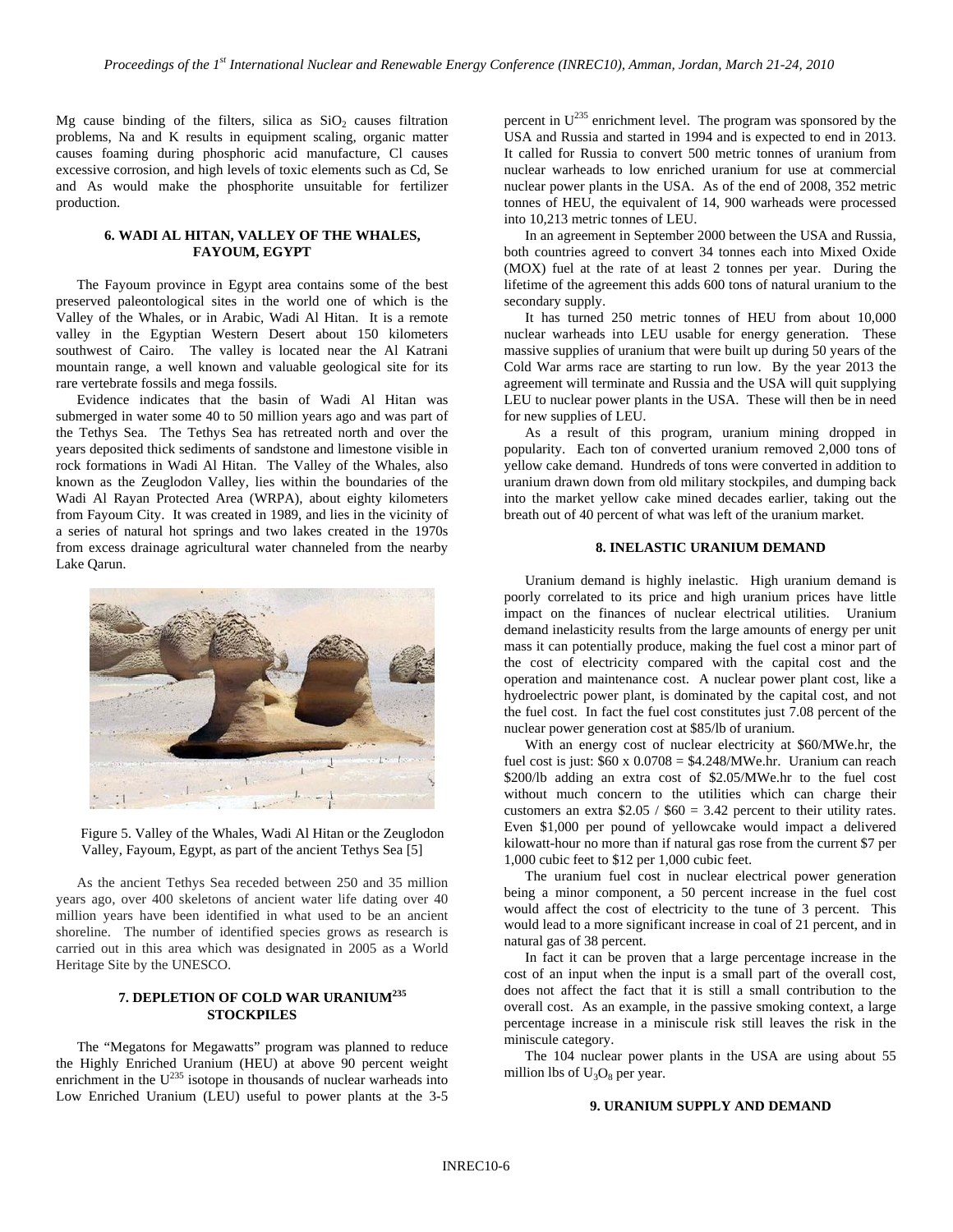The USA consumes 25 percent of the world's oil and natural gas and 33 percent of the world's uranium supply. It accounts for only 4 percent of the global uranium production. Just 25 years ago, the USA produced four times more uranium than it used.

By the end of 2008, there were 4 uranium mills located in the USA with a total capacity of 6,150 short tons of ore per day. Only

one mill was operating, with a capacity of 2,000 short tons of ore per day. There were 9 uranium in-situ leaching operations using ion exchange media with a total capacity of 12 million pounds of  $U_3O_8$ per year. Four in-situ leaching plants were operating, with a combined capacity of 8.5 million pounds of  $U_3O_8$  per year.

Table II World Uranium production and resources.

| Country                      | Production<br>$10^6$ lbs $U_3O_8$<br>2006 | Percentage<br>2006       | Percentage <sup>®</sup><br>2008 | Resource<br>[mt] | Resource<br>[percent] |
|------------------------------|-------------------------------------------|--------------------------|---------------------------------|------------------|-----------------------|
| Canada                       | 26                                        | 26                       | 21                              | 423,000          | 8                     |
| Australia                    | 20                                        | 19                       | 19                              | 1,243,000        | 23                    |
| of<br>Commonwealth           | 18                                        | 18                       | -                               | 546,000          | 10                    |
| Independent<br><b>States</b> |                                           |                          |                                 |                  |                       |
| (CIS)/China                  |                                           |                          |                                 |                  |                       |
| Russia                       | -                                         |                          | 8                               |                  |                       |
| South Africa                 | 18                                        | 17                       |                                 | 435,000          | 8                     |
| Niger                        | $\qquad \qquad \blacksquare$              | $\overline{\phantom{0}}$ | 7                               |                  |                       |
| Namibia                      | $\qquad \qquad \blacksquare$              |                          | 10                              |                  |                       |
| Kazakhstan                   | 14                                        | 13                       | 19                              | 817,000          | 15                    |
| Uzbekistan                   | $\qquad \qquad \blacksquare$              |                          | 5                               |                  |                       |
| <b>USA</b>                   | $\overline{4}$                            | 4                        | 4                               | 342              | 6                     |
| Other                        | 3                                         | 3                        | 7                               |                  |                       |
| Total                        | 103                                       | 100                      | 100                             |                  |                       |

\* Source: Cameco.

France, with a population of 50 million, generates 76.18 percent of its electricity from nuclear power and produces no uranium. It uses up 15 percent of the world's uranium supply.

Japan, Germany, South Korea, and the UK jointly consume 24 percent of the uranium supply and combine to produce 0.196 percent of the world's annual uranium production. Western countries consume 72 percent of the world's uranium but contribute about 4 percent of the global supply.

With oil prices on the rise with reserves depletion and global warming becoming the latest ecological concern, nuclear energy is enjoying a comeback as a green form of energy. It is presently the world's third largest source of electricity following coal and hydroelectric power.

Table III World Electricity Generation. Source: World Nuclear Association.

| <b>Electricity Source</b> | Percentage |
|---------------------------|------------|
| Coal                      | 40         |
| Hydroelectric             | 19         |
| Nuclear                   | 16         |
| Natural Gas               | 15         |
| Oil                       | 10         |
| Total                     | 100        |

There are 400 uranium exploration and production companies. However, the largest uranium resources in the world have barely been tapped. Australia, which sits atop 24 percent of the world's known uranium reserves, limited the number of uranium mines to three in 1982 and this constraint is still in effect. Demand for uranium is outstripping its supply. In 2005, the latest year for which complete data are available, 68,000 tons of raw uranium ore were consumed but only 39,000 tons were produced. That is a substantial 43 percent gap between supply and demand.

As of 2007, the world does not have enough enriched uranium to supply the 435 nuclear reactors used to generate 17 percent of the world's electricity, let alone enough to supply the 28 reactors under construction. By 2013, 48 new plants will be completed. More than 200 new reactors are either planned or under construction worldwide. China plans 100 new or proposed plants, Russia 58 and the USA 28 new applications exist by 2009. Each 1,000 MWe plant requires 600 metric tonnes (mt) of  $U_3O_8$  at startup then needs 200 mt/year thereafter.

The projected production from mining sources and the corresponding demand in the uranium supplies shown in Table IV show a shortfall that, if materialized, would make the extraction of uranium from phosphate rocks sources necessary to bridge the gap.

## **10. ORIGIN OF PHOSPHORITE DEPOSITS**

The world phosphorite deposits were formed on the continental shelves of ancient shallow marine environments. The deposition process is thought to have involved the mixing of upwelling deep cold seawater rich in the apatite mineral and warm ocean currents or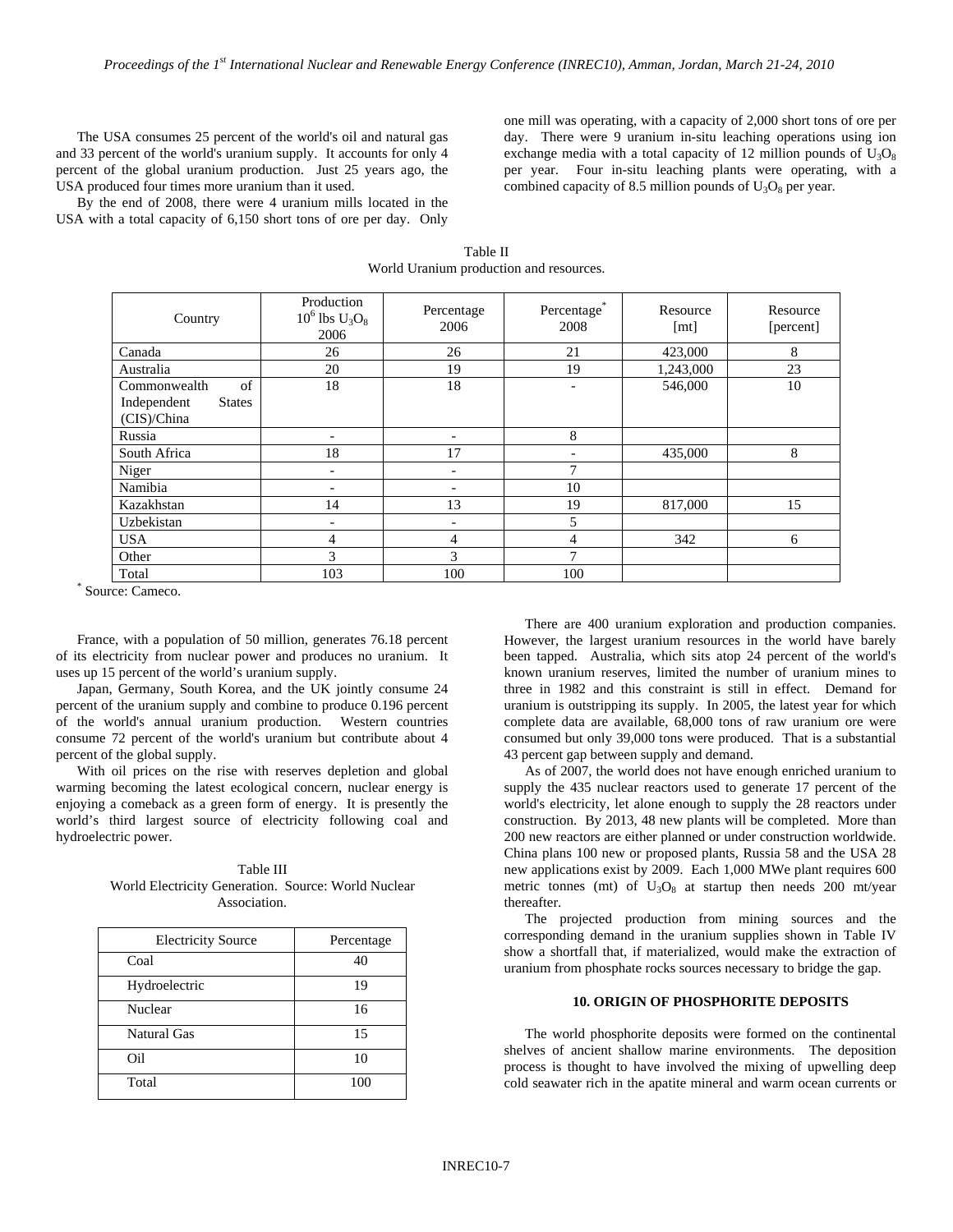warm shallow shelf waters. They contain syn-sedimentary stratiform disseminated uranium in fine-grained apatite.

| Table IV                                                        |  |
|-----------------------------------------------------------------|--|
| Projected uranium production and demand in million pounds of    |  |
| yellow cake. Source: Clifton Farrell, Nuclear Energy Institute. |  |

|                            | <b>USA</b><br>$[10^6$ lbs<br>$U_3O_8$ | World<br>$[10^6$ lbs<br>$U_3O_8$ |
|----------------------------|---------------------------------------|----------------------------------|
| Demand<br>2006<br>2025     | 57<br>75                              | 180<br>$(230-300)$               |
| Production<br>2006<br>2025 | $(10-20)$                             | 110<br>$(170-200)$               |
| Shortfall<br>2006<br>2025  | $-53$<br>$- (55-65)$                  | $-70$<br>$-(30-130)$             |

Apatite is three different minerals depending on the predominance of either fluorine, chlorine or the hydroxyl group. These ions can freely substitute in the crystal lattice and all three are usually present in every specimen although some specimens have been close to 100 percent in one or the other. The names of these minerals are Fluorapatite, Chlorapatite and Hydroxylapatite. The three are usually considered together due to the difficulty in distinguishing them in hand samples using ordinary methods.

Apatite is the mineral that makes up the teeth in all vertebrate animals as well as their bones. The name apatite comes from a Greek word meaning "to deceive" in reference to its similarity to other more valuable minerals such as olivine, peridot and beryl. Apatite is widely distributed in all rock types; igneous, sedimentary and metamorphic, in the form of small disseminated grains or cryptocrystalline fragments. Large well formed crystals though can be found in certain contact metamorphic rocks.

Since cold water can dissolve more  $CO<sub>2</sub>$  and apatite than warm water,  $PO_4$  averages 0.3 ppm in cold water compared with only 0.003-0.010 ppm in warm shallow water. As the deep apatite saturated water is warmed up,  $CO<sub>2</sub>$  is degassed and the pH value rises. Apatite is less soluble in alkaline water, so calcium phosphate precipitates from the supersaturated waters.

If the upwelling process is sustained for a long time, the phosphorite deposit may become thick. They range from Precambrian to recent in age and appear to have formed at various times and places within 40 degrees of latitude north or south of the paleoequator.

#### **11. DEPOSITS TYPES**

Phosphorite deposits are low grade but large uranium resources which can be recovered as a byproduct of phosphate production.

Examples include New Wales Florida pebble phosphate and Uncle Sam in the USA, Gantour in Morocco and Al Abiad in Jordan.

Organic phosphate deposits , including argillaceous marine sediments enriched in fish remains that are uraniferous include the Melovoe deposit in Kazakhstan).

Apatite is the main mineral that is a source of phosphorous. It is Calcium (Fluoro, Chloro, Hydroxyl) Phosphate:  $Ca<sub>5</sub>(PO<sub>4</sub>)3(F, Cl, P<sub>4</sub>)$ OH).

There exist several types of phosphorite deposits [2]:

## **1: Bedded phosphorite deposits**

These were deposited in distal continental shelf environments where upwelling phosphate enriched seawater provided a renewable source of phosphorus and where upwelling uranium enriched water flooded the phosphorite accumulations. These environments had very slow rates of deposition. An example is the Phosphoria Formation in Idaho, USA.

The bedded phosphorite deposits are composed of bedded fluorcarbonate apatite, which occurs as oolites, pisolites, pellets and laminae and as phosphatic fossil fragments mixed with clay-rich and carbonaceous fine-grained detritus. They typically grade into black shales in a basinward direction and into chert beds in a landward direction and are over and underlain by pyritic chert, mudstone and black shale.

The average grades in bedded Phosphorite deposits are 50- 300 ppm, with layers locally enriched to 600 ppm.

#### **2: Nodular phosphorite deposits**

These were deposited nearer to the shores shore in shallower water than the bedded ones. They consist of reworked phosphatic pebbly sandstones with nodules and sand sized fluor-carbonate apatite mixed with clay minerals and marine sands.

Exposure of the apatite particles to uranium bearing seawater during marine transgressions leads to a variation of nodular phosphorite deposits referred to as land pebble phosphorite.

They are interbedded with marine sands and shallow water carbonates and evaporites. An example is the Land Pebble district in Florida, USA in the Pliocene Bone Valley Formation containing fluor-carbonate apatite nodules and grains that are enriched up to 30 percent  $P_2O5$  and 500 ppm uranium. Weathering has produced a unit in the Bone Valley Formation in which the apatite is further enriched locally to several thousand ppm of uranium.

The nodular phosphorite deposits typically average 10-20 percent  $P_2O_5$  and 20-80 ppm uranium.

#### **3: Continental phosphorite deposits**

In these deposits, uranium occurs within fluorapatites in the basal formations and is concentrated in secondary minerals such as autunite and torbernite in the surficial formations.

The only known continental phosphorite deposit is at Bakouma in the Central African Republic with resources of 17,000 t U at an average grade of 0.24 percent. The mineralization at Bakouma occurs in 10 lenses of various sizes of 500-6400 t U, and different grades 0f 0.18-0.32 percent.

## **12. PHOSPHORITES OCCURRENCE**

The marine phosphorite deposits have a broad regional extent. The bedded phosphorite deposits of the Phosphoria Formation extend over an area of several thousand square kilometers. The Mead Peak Phosphatic Shale Member, its main member, varies in thickness from 60-50 m and averages 11-12 percent  $P_2O_5$ . The upper and lower 1-3 m average 25-35 percent P. The uranium content is also higher.

The land pebble lower Bone Valley Formation in Florida covers an area of about 2,500 square kilometers. The mineralized beds are 5-7 meters in thickness. The total resources of this district are about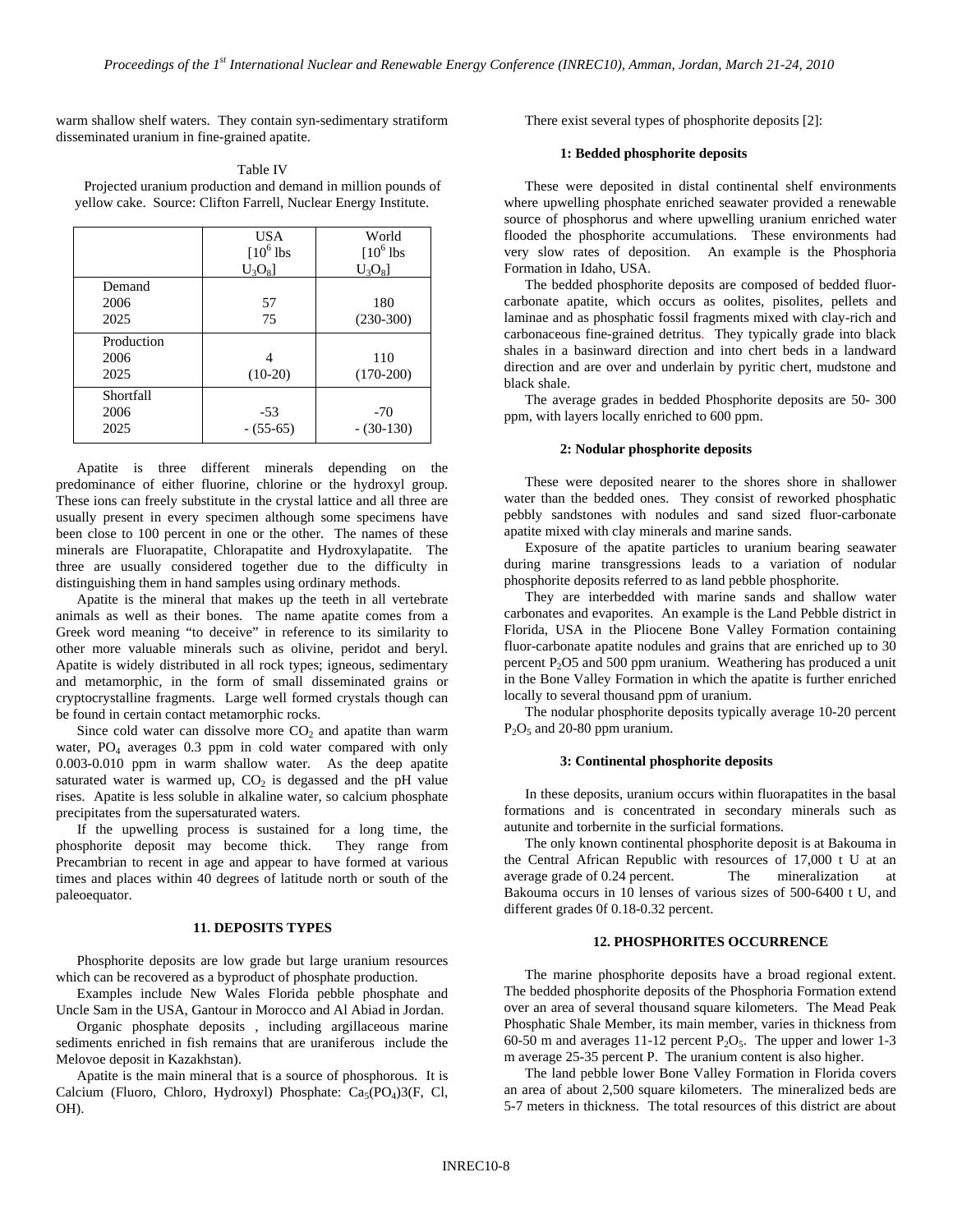420,000 t U. The average grade of the land pebble mineralization is 150 ppm U.

## **13. ENRICHMENT IN URANIUM**

The uranium enrichment in marine phosphorite deposits is thought to have occurred through the extraction of uranium from seawater and syngenetic incorporation into cryptocrystalline fluorcarbonate apatite. The slow rate of deposition that characterizes bedded phosphates permitted longer exposure of the apatite grains, which in turn allowed uranium from seawater to replace Ca in the apatite.

Bedded phosphorite deposits are characterized by the absence of carbonate beds. The low concentration of  $CO<sub>2</sub> +2$  ions that must have characterized the marine waters in phosphorite depositional environments allowed uranium to remain in solution and to interact with the apatite.

As an example, the phosphorite deposits in Morocco range from the Upper Cretaceous to the Eocene in age. The Eocene age Khouribga deposit is 5 m thick and contains up to 36 percent  $P_2O_5$ with uranium values of 150 ppm U and local enrichment in some layers to 500–600 ppm. The phosphate consists of 0.1-0.2 mm diameter grains of F-collophanite enclosed in a clayey and calcareous matrix that is locally impregnated with opal.

The phosphate grains often have quartz or zircon grains at their centers, which served as the nucleus of phosphate precipitation.

Zircon, is zirconium silicate occurs often with some hafnium, uranium, thorium and yttrium,  $(Zr, Hf, U, Th, Y)SiO<sub>4</sub>$ , is the mineral for the production of zirconium used in the cladding of fuel elements in nuclear reactors. Zirconium or zargun is named from the Persian, "zar" for gold and "gun" for like, meaning "like gold." The zircon ore contain trace amounts of uranium and can be detected by its radioactivity.

### **14. URANIUM IN PHOSPHATE ROCKS**

The average uranium content in phosphate rock worldwide is about 50-200 ppm. Marine phosphorite deposits contain 6-120 ppm, and organic phosphorite deposits up to 600 ppm.

Table V Estimated world uranium resources in phosphate rock.

| Source                 | Country               | Uranium<br>resource in<br>phosphate rock<br>$10^6$ t U |
|------------------------|-----------------------|--------------------------------------------------------|
| Marine<br>phosphorite  |                       |                                                        |
|                        | Morocco               | 6.9                                                    |
|                        | <b>USA</b>            | 1.2                                                    |
|                        | Mexico                | 0.15                                                   |
|                        | Jordan                | 0.1                                                    |
|                        | Others                | 0.65                                                   |
| Organic<br>phosphorite |                       |                                                        |
|                        | Kazakhstan,<br>Russia | 0.12                                                   |
| Total                  |                       | 9.12                                                   |

Phosphate rocks used for fertilizer contain trace amounts uranium and thorium. The specific activity in the ores can reach  $0.9-1.8$  Bq/g. The phosphogypsum waste stream yields about an activity of 1 Bq/g, and up to 3 Bq/g in the superphosphate product. The phophogypsum contains significant quantities of the daughter nuclides in the uranium<sup>238</sup> decay chain including the  $Ra^{226}$ ,  $Pb^{210}$  and  $Po^{210}$  isotopes. In the USA,  $50 \times 10^6$  t/year of phosphate rock were produced at some time, and state figures averaged up to 10 Bq/g of total activity.

Processing gives rise to measurable radiation doses to the handlers necessitating occupational health physics protection measures.

Phosphate rocks containing up to 120 ppm U have been used as a source of uranium fuel. If uranium is produced as a byproduct, the presence of Cd must be avoided as a contaminant since it is a strong neutron absorber and would make the uranium unsuitable for use as nuclear fuel.

The recovery of uranium and phosphorous from phosphoro uraniferous ore bodies is based on a combination of physical and chemical processes. These include the use of flotation to concentrate the phosphate bearing uranium ore, followed by the chemical dissolution of the concentrate by the wet phosphoric acid process for the solvent extraction of uranium and the purification of the phosphoric acid  $P_2O_5$ . The major part of the heavy metals such as Cd, U, Ni, Pb, Zn, Cr, and Cu are first solubilized using sulfuric acid, producing a 28-32 percent concentrate of  $P_2O_5$ . Special attention must be devoted to Cd as a toxic element, as well as uranium which raises environmental concerns [3].

Phosphoric acid is an important intermediate in the fertilizer industry, the manufacture of detergents, water treatment chemicals, bread leavening agents, and animal feed supplements.

### **15. WORLD RESOURCES**

Worldwide phosphate deposits potentially total 22 million t U, but proven resource estimates are 7-7.2 million t U.

Phosphate related resources in Morocco alone total 6.53 million t U or 93 percent of the worldwide total. Other countries with significant phosphate related resources include Brazil, Egypt, Jordan, Saudi Arabia, Mexico, Israel, Syria and the USA.

About 690 t U were recovered from processing Moroccan phosphate rock in Belgium; at least 18,200 t U were recovered in the USA. Around 1980 there were 8 plants recovering uranium from phosphoric acid manufacturing in the USA and 6 000 t U were recovered from processing marine organic deposits as fish bones in Kazakhstan.

A small amount of uranium was also recovered in Canada from processing USA phosphate rock.

Recovery of uranium from marine phosphorite deposits uses well established technology, which has been used in Belgium and the USA as recently as 1999, respectively. The uranium produced as a by-product of phosphoric acid production in Belgium from processed phosphate rock imported from Morocco, was controlled by Prayon-Rupel Technologies, S.A. The Uncle Sam uranium production facility, the last operating plant in the USA, had a production capacity of about 300 t U per year, is owned by IMC-Agrico Company.

### **16. PHOSPHATE DEPOSITS IN SAUDI ARABIA AND JORDAN**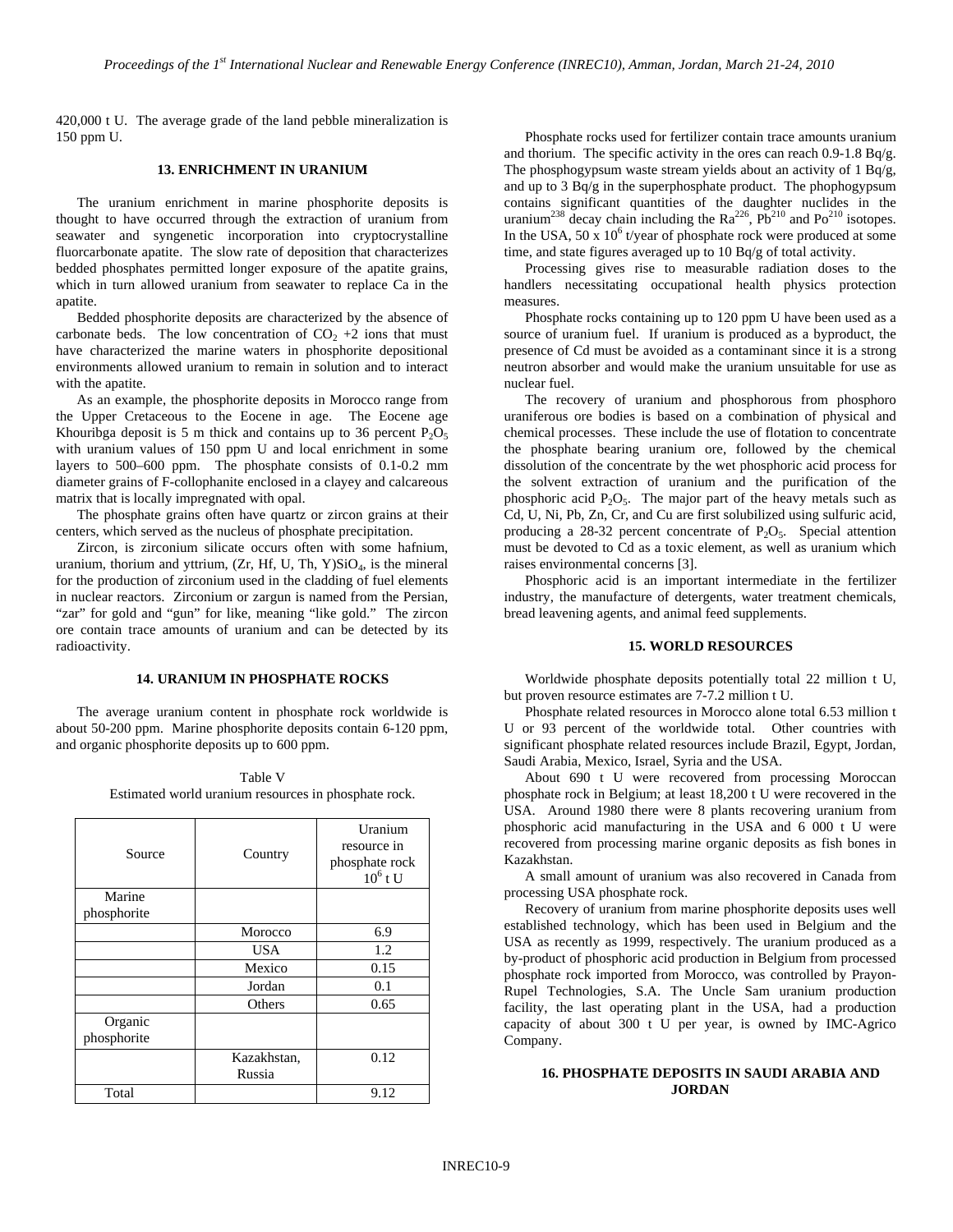North West Saudi Arabia and Jordan, as part of the ancient Tethys Sea is host to the largest undeveloped phosphate rocks deposits with their uranium content in the world. Limestones, cherts and phosphate rocks, known as the Turayf Group were geologically formed in flat lying surfaces over large expanses. Earth movements that were associated with the formation of the Red Sea have preserved the phosphate bearing beds in a series of grabens or down faulted basins.

According to Khalid Toukan, Jordan has an estimated 1.2 billion tonnes or 1.3 billion tons of phosphate reserves. This is in addition to other higher concentration uranium ore reserves. Director of the Natural resources Authority (NRA) Maher Hijazin reported that the estimated uranium reserves in the kingdom are 80,000 tons in four desert regions and the reserve quantities of natural phosphate are estimated at 140,000 tons, considered as commercial quantities. The economically exploitable ores appear to be 1/10 of the estimated reserves.

The phosphorite deposits in Jordan exist at Al Abiad, Al Hassa, Eshidia, Ruseita and Siwaqa; all dormant except for the latter with a resource base of 25,000-50,000 t U [2].

It is estimated that Jordan's phosphate reserves contain 100,000 tonnes of uranium, and other uranic ores contain 80,000 tonnes. This would account for about 2 percent of the world's uranium reserves.

In Saudi Arabia, the Turayf Group is composed of three formations: Urn Wu'al, Mira and Al Jalameed. Figure 6 shows an open trench at the Al Jalameed deposit with a 9.5 m thick overburden of dolomitic limestone in North West Saudi Arabia. The top of the Thaniyat phosphorite member contains calcareous compact to semi friable phosphorite with a 25 percent  $P_2O_5$  concentration.



Figure 6. Al Jalameed phosphorite deposit [4].

The Turayf Group possesses a phosphate horizon at its base that ranges from 2-40 meters in thickness. These deposits were first discovered in 1965 from the bore holes drilled alongside the Trans Arabian pipeline. Other deposits include the Thaniyat Turayf and As Sanam. These deposits are extensive with a substantial potential for commercial development.

The Saudi Arabian phosphates are expected to replace the declining Florida, USA, production which has been decreasing. Development is planned by the Maaden, or Minerals in Arabic, mining company. A railroad coupling to the industrial Gulf port of Al Jubail is planned. The availability of ammonia, sulfur and energy there would facilitate value addition through the manufacture of fertilizers rather than the export of the mineral ores.

At Al Jalameed, 213 x  $10^6$  metric tonnes of reserves underlying a mining area of 18 km<sup>2</sup> have been identified with good beneficiation characteristics. The phosphorate is 17 meters thick depending on the palaeo topography with an average thickness of 6.5 meters.

The upper phosphate horizon with a stripping ratio of 2:1 is of commercial interest in contrast to the middle and lower members with stripping ratios larger than 5:1. Initially, the phosphate content was about 10 percent. Through weathering and de-dolomitization and calcite leaching it has been upgraded to 15-32 percent with an average of 21 percent. The phosphorite has a mining cut off of 15 percent  $P_2O_5$ .

If we assume a uranium oxide  $U_3O_8$  content of 200 ppm, the uranium oxide reserves at Al Jalameed amounts to:

$$
213x10^6x200x10^{6} = 42,600
$$
 mt.

The 3 million tons per year phosphate project cost is estimated at \$3.5-5.6 billion, with the mine costing \$400 million, and the 1,000 miles long railroad link \$1.2 billion to ship the ore from Northern Saudi Arabia to the port city of Al Jubail . Energy would be provided by a fuel oil fired turbine generators with an installed capacity of 28 MW. The underlying Tawil aquifer could provide a sustainable water flow of 13 x  $10^6$  m<sup>3</sup>/year for process needs. Potable fresh water would be produced by a Reverse Osmosis (RO) plant. Completion is projected by 2012.

The deposits would use drilling and blasting with the overburden removed by drag lines and front loaders and loaded on 85 t trucks to a semi mobile crushing station. A fine grained slurry would be produced by the milling process. Flotation using a wax type reagent would be used to float the dolomite and calcite from the phosphorate producing  $4.5x10^6$  t/year of concentrate averaging 32.5 percent  $P_2O_5$ from 11.2 x  $10^6$  t/year of mined ore.

Even though not extracted as a byproduct, the concentrate would contain a potential uranium oxide content of:

$$
4.5x10^6x200x10^6 = 900 \frac{t}{year}
$$

The mine produced concentrates would be transported to the industrial port city of Al Jubail using a railroad link. There, a plant producing  $10^6$  t/year of Di-Ammonium Phosphate (DAP) using imported phosphoric acid uses a sulfuric acid, ammonia and granulation plants to convert the concentrate to DAP. The 4.5 x  $10^6$ t/year of concentrate would be converted into 2.9 x  $10^6$  t/year of DAP.

### **17. SYRIAN PHOSPHATE**

There are reports that Syria has conducted research to examine the feasibility of exploiting phosphate rock to recover uranium.

The country is rich in phosphate sediments deposits and produces around one fifth of the phosphate rock mined in the entire Middle East.

According to statistics, in 2001, Syria mined over 2.04 million tons of phosphate. A food-grade phosphoric acid micro-pilot plant is already operating at the city of Homs under IAEA safeguards provisions.

#### **18. MOROCCAN PHOSPHATES**

The Office Cherifien Des Phosphates (OCP), a Moroccan state owned agency formed in 1920, is solely responsible for the Benguérir, Khouribga and Youssoufia mines in central Morocco. The country's large measured phosphorite resources of 85,000 Mt are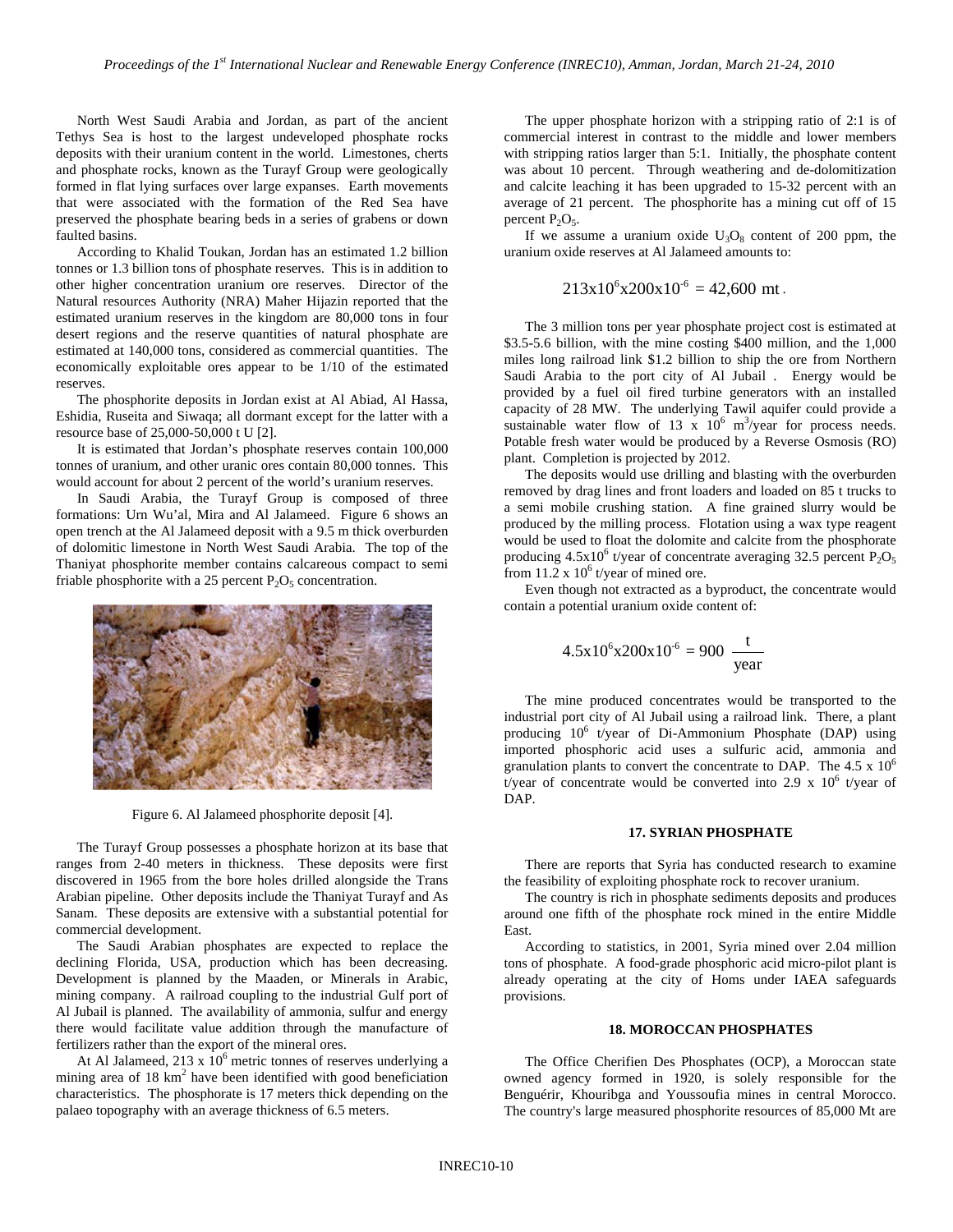hosted in upper cretaceous, palaeocene and Eocene sediments, and sequences comprising clays, marls, limestones and cherts contain several phosphate rich beds. Mineable phosphate rich beds range from one to three meters in thickness and grades from 22-28 percent in  $P_2O_5$ .

Morocco produces more than 23 million tons of ore per year. The OCP and the French Company Areva plan to launch a joint study into the feasibility of an industrial site producing uranium from phosphoric acid. OCP, which is the world's largest exporter of phosphate in all forms, sells 95 percent of its production on external markets. As an international player, it is achieving an annual turnover of \$1.3 billion.

Morocco is the largest phosphate exporter in the world, and ever since the world's fourth largest phosphate deposit was discovered at Bou Craa in the Western Sahara in 1963, Morocco has shown interest in it. When the colonizing power, Spain, withdrew from the territory in 1975, Morocco annexed the northern 2/3 of the Western Sahara, including the phosphate mines. In return for relinquishing its colony, Spain retained a 35 percent interest in the Bou Craa phosphate mine; Morocco's share was 65 percent. Morocco essentially relinquished the southern 1/3 of the territory to Mauritania, which has since renounced its claim after being targeted by the Polisario rebel group raids for years. The Western Saharans object to not being consulted on these actions leading to a lingering source of conflict.

To control the phosphate deposits there would give Morocco a near monopoly over the non-Communist world's phosphate reserves given the world demand for phosphate to make fertilizer.

Uranium is more lucrative. Toshiba-Westinghouse and a few other companies, including International Mineral and Chemical, Freeport Mineral Corporation and Gardinier, Inc., have developed the technology for extracting uranium from the phosphoric acid in phosphates. This new industry has been centered in Florida, the site of 80 percent of the USA phosphate deposits, the other 20 percent are found largely in Idaho and North Carolina.

The uranium-from-phosphate extraction technology was first developed by the USA Atomic Energy Commission (AEC) in the 1950s.  $U_3O_8$  is extracted from the phosphate and converted into UF<sub>6</sub>, then enriched, and eventually manufactured by firms like Toshiba-Westinghouse and General Electric into the pellets for the fuel rods<br>in nuclear power reactors. Toshiba-Westinghouse's uranium Toshiba-Westinghouse's uranium subsidiary, Wyoming Mineral, has joined IMC, Freeport and Gardinier in exploiting this technology in Florida's "Bone Valley," the region south of the cities of Orlando and Tampa.

#### **19. WET PHOSPHORIC ACID PROCESS**

In the wet phosphoric acid production process, the phosphate concentrate slurry is dissolved in a strong acid, usually sulfuric acid  $H<sub>2</sub>SO<sub>4</sub>$ , producing green phosphoric acid  $H<sub>3</sub>PO<sub>4</sub>$ , with the sulfur from the sulfuric acid combining with the calcium phosphate concentrate

to produce phosphogypsum or calcium sulfate as a waste product, which is separated by filters:

$$
3H_2SO_4 + Ca_3(PO_4)_2 + 6H_2O \rightarrow 2H_3PO_4 + 3CaSO_4 + 6H_2O(5)
$$

The calcium sulfate obtained depends on the process used and appears in different forms such as anhydrous: CaSO4, hemihydrate:  $CaSO<sub>4</sub>$ .1/2H<sub>2</sub>O, or dihydrate:  $CaSO<sub>4</sub>$ .2H<sub>2</sub>O.

The dihydrate and hemihydrate-dihydrate processes result in phosphoric acid containing 27-29 percent  $P_2O_5$ . Concentration using evaporation leads to a commercial product with 52-54 percent  $P_2O_5$ .

#### **20. DIAMMONIUM PHOSPHATE (DAP) FERTILIZER PRODUCTION**

The phosphoric acid is treated with ammonia produced from natural gas to produce the diammonium phosphate or DAP final product.

$$
2NH_3 + H_3PO_4 \to (NH_4)_2HPO_4 \tag{6}
$$

The reaction produces a soft solid which is dried and granulated to a size around 3 mm, and is adjusted to reach the industry standard composition of 18-40-0 in N-P-K.

In addition to its use as a fertilizer, DAP is also used as a fire retardant, a yeast nutrient, and an additive in cigarettes manufacture.

### **21. URANIUM RECOVERY**

Three main industrial processes have been developed for the extraction of uranium from phosphoric acid:

1. The di-octyl-pyro-phosphoric-acid, or Oppa process.

2. The di-(2-ethyl-hexyl-phosphoric)-acid tri-octyl-phosphineoxide, or Depa-Topo process.

3. A mixture of mono-octyl-phenyl-phosphoric-acid and di-octylphenyl-phosphoric-acid, or Opap process.

The Depa-Topo process has been the favored one in industry. It possesses the following characteristics:

1. It is very selective towards uranium,

2. Its solubility in phosphoric acid is minimal,

3. The process is relatively chemically stable,

4. It extracts the U(VI) valency which is the naturally predominant valency in phosphoric acid compared with the other U(IV) valency. The oxidation process could be completed through the addition of oxidizing agents such as  $H_2O_4$  prior to the extraction, resulting in no contamination of the phosphoric acid by the reducing agents.

| Table VI                                                                              |  |
|---------------------------------------------------------------------------------------|--|
| Main facilities where uranium was extracted from the wet phosphoric acid process [4]. |  |

|                                        | Plant<br>Capacity<br>[t U / year] | Process   |
|----------------------------------------|-----------------------------------|-----------|
| Farmland, Pierce, Florida.             | 173                               | Depa-Topo |
| minerals,<br>Sam,<br>Uncle<br>Freeport | 265                               | Depa-Topo |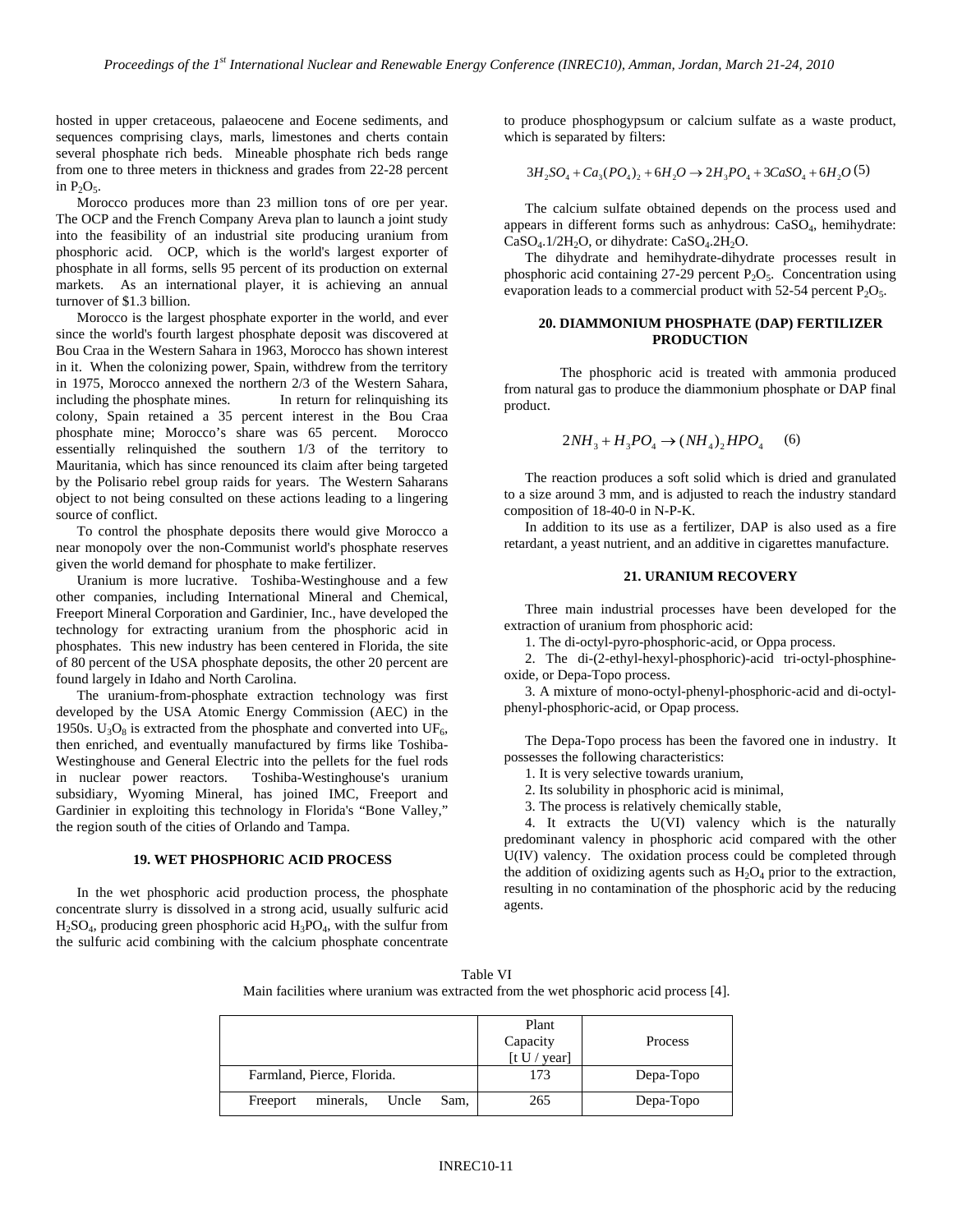| Louisiana.                          |     |           |
|-------------------------------------|-----|-----------|
| Agrico, Donaldsonville, Louisiana.  | 162 | Depa-Topo |
| IMC, New Wales, Florida.            | 289 | Depa-Topo |
| CF industries, Bartow, Florida.     | 254 | Depa-Topo |
| CF industries, Plant City, Florida. | 231 | Depa-Topo |
| WR Grace, Bartow, Florida.          | 127 | Opap      |
| Gardinier, East Tampa, Florida.     | 163 | Opap      |
| Western Corp, Calgary, Canada.      | 42  | Opap      |
| Prayon, Puurs, Engis, Belgium.      | 57  | Depa-Topo |
| China phosphate, Taiwan.            | 10  | Depa-Topo |

The solvent extraction process includes elaborate pre and post treatment operations.

The pre-treatment of the acid is as important as the final extraction process. It involves:

1. Total elimination of the acid's solid phase,

2. Soluble and insoluble organic matter elimination,

3. Low temperature de-supersaturation over an extended time period.

The post-treatment involves a tripping operation to eliminate the traces of the extractant and diluent solvents remaining in the acid.

## **22. LIQUID MEMBRANE (LM) URANIUM EXTRACTION**

The Liquid Membrane (LM) technology, even though not industrially developed, offers the potential to efficiently separate and concentrate uranium from process phosphoric acid and is thought to be superior to the solvent extraction systems.

The LM technique utilizes emulsion technology to extract, concentrate, and recover components of dilute solutions. Globules of oil and water emulsion are dispersed into a third phase containing the material to be recovered. The process involves the creation of an emulsion whose globules are then dispersed into the third external aqueous phase. Each globule contains many small internal droplets. The internal droplets of the emulsion are typically quite small in size of 1-10 microns (μm) in diameter. Transport of the metal ions occurs from the external aqueous solution across the oil membrane of the globule into the internal aqueous small droplets, extracting and concentrating it.

For the extraction of metals, the emulsion is usually oil external since the feed streams are frequently aqueous. Individual metal ions or complexes species are extracted through the "oil membrane" into the internal aqueous droplets of the emulsion for later disposal or recovery.

This concept can also be used for encapsulation and controlled release if desired. The liquid membranes are stabilized by surfactant molecules which line up at the interfaces between the membrane and the aqueous phases. A reagent could be encapsulated in the internal phase either for controlled release or for reacting with the permeates. The process is tailor made for specific applications using suitable surfactants and reagents.

The methodology is advocated as having a sufficient return on capital even under depressed uranium prices to allow extraction of uranium in phosphoric acid plants. Additional improvements in the process can be achieved such as the elimination of the filtration in the feed pretreatment and operation at a temperature of 70 degrees C,

reducing the extraction process to two stages. This improvement in the operating margin can make the liquid membrane process the lowest cost technology for the extraction of uranium from the Wet Process Phosphoric Acid (WPPA) process. When the demand of uranium is increased, new uranium extraction plants would be well advised to adopt the Liquid Membrane approach [4].

#### **23. TRANSPORT MECHANISMS**

Two facilitated transport mechanisms are involved in liquid membrane transport. The first is based on reaction with the internal phase, and the second is based on reaction both in the membrane and the internal phase.

Liquid membranes simultaneously extract at the external interface and strip at the internal interface. This process of simultaneous extraction and stripping results in fast separation and needs only a small amount of extracting agents in the membrane phase.

High degrees of separation can be achieved with liquid membranes. For instance, the concentration of chromate in waste water could be reduced in continuous runs from 100 to 1 ppm. A small amount of liquid emulsion is used and is recycled and reused continuously for 31 hours. At this time the internal phase would have a chromatic concentration of 182,000 ppm. The concentration ratio between the internal phase and external phase is in this case 182,000 : 1.

## **24. REACTION WITH INTERNAL PHASE**

In this process liquid membranes can remove organic bases and compounds such as ammonia  $(NH_3)$  from their aqueous solutions. The compounds permeate from the external phase to the internal phase because of their appreciable solubility in the membrane phase. Once in the internal phase, the compounds interact with the encapsulated chemical reagents to form products that are not soluble in the membrane, and hence they are held inside.

For instance, ammonia in the un-ionized form is soluble in the oil membrane will permeate into the internal phase where it reacts with encapsulated sulfuric acid to form the ammonium ion,  $NH_4^+$  which has no solubility in the membrane phase and is therefore held inside.  $H<sub>2</sub>SO<sub>4</sub>$  at a high concentration can be encapsulated in the internal phase to build a high concentration of  $NH<sub>3</sub>$  in this phase.

Similarly, organic acids and compounds such as  $H_2S$  can be removed because of their solubility in the membrane phase. A base, such as NaOH, could be encapsulated in the internal phase to neutralize the acidic permeates and trap them inside.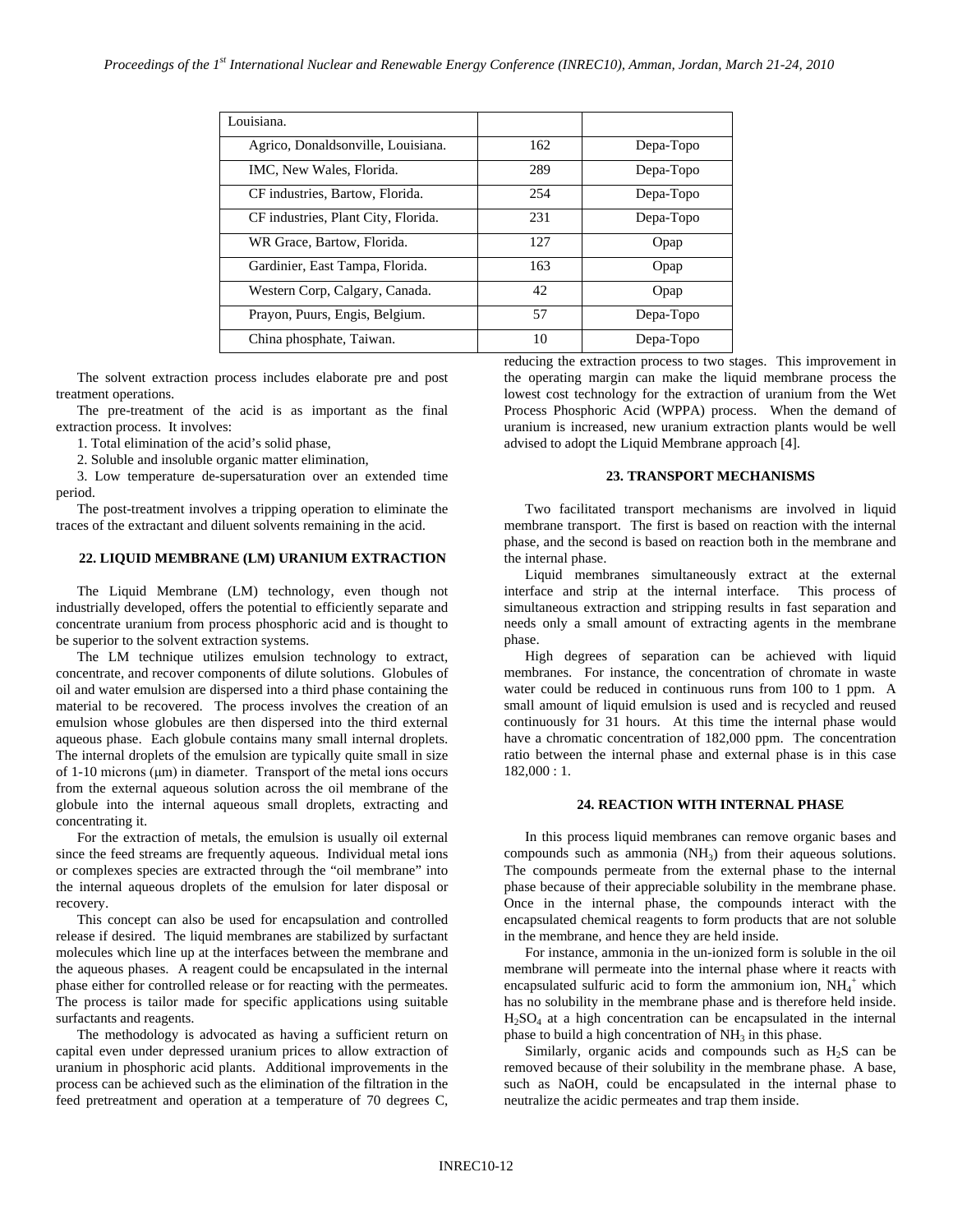This approach is unsuitable for uranium extraction.

## **25. REACTION WITH INTERNAL PHASE AND MEMBRANE**

This is used to remove ionic species which are not themselves very soluble in the membrane phase. This is used to recover uranium ions from phosphoric solutions such as in the Wet Process Phosphoric Acid, WPPA.

In this case ionic compounds can first react with specially chosen reagents in the membrane phase to form a membrane soluble complex. Another reaction at the internal phase boundary decomplexes the product of the first reaction and deposits it in the internal phase.

For instance, a cation carrier in the membrane phase complexes with Cu ions and moves them across the membrane to the internal side, where the complex is decomposed because of an ion exchange reaction with sulfuric acid. The complex will release the copper and carry hydrogen ions back to the external side where the hydrogen ions will be replaced by copper ions and the whole cycle of ion exchange reactions will start again. In the case of anions such as chromates, a specific anion carrier is needed in the membrane and a stripping reagent in the internal phase.

## **26. ADVANTANGES OF LIQUID MEMBRANES**

Liquid membranes offer technical and economic advantages over biological treatment, ion exchange and solvent extraction in the separation field for metals recovery and waste water applications.

A comparison between the solvent Extraction and liquid membrane processes is shown in Table VII.

|                                 | Comparison of the Solvent Extraction and the Liquid Membrane processes. |                       |
|---------------------------------|-------------------------------------------------------------------------|-----------------------|
|                                 | Solvent Extraction                                                      | Liquid Membrane       |
| Feed pretreatment steps         | Oxidation                                                               | Oxidation             |
|                                 | Solids removal                                                          | Solids removal        |
|                                 | Cooling                                                                 |                       |
|                                 | Soluble organics                                                        |                       |
|                                 | Removal                                                                 |                       |
| Extraction and stripping stages | Eight stages                                                            | Three stages, maximum |
|                                 |                                                                         | Coalescer             |
|                                 |                                                                         | Emulsifier            |
| DEHPA/TOPO secondary            |                                                                         |                       |

Concentration 1 1/5 Crude make  $1/4 - 1/5$ Feed to organic ratio  $1:1$  18:1 18:1 18:1

Table VII

# **27. SUPPORTED LIQUID MEMBRANE (SLM) PROCESS**

As a variant of the Liquid Membrane process is the Supported Liquid Membrane (SLM) to separate of hexavalent uranium (VI) from the phosphoric acid medium.

extraction

In this approach, tri-*n*-octyl phosphine oxide (TOPO)/*n*-dodecane is used as a carrier and ammonium carbonate as a receiving phase for the separation of uranium (VI) from phosphoric acid.

Flat sheets type hydrophobic microporous membranes of polytetra-fluoro-ethylene (PTFE) are used in the process as a support. The porosity of the membranes is 84 percent.

There is very little transport from pure phosphoric acid of Uranium (VI). The process is sensitive to its controlling parameters such as feed acidity of the phosphoric acid, the carrier concentration, and the stripping agents used. The transport increases significantly if 2 M nitric acid is added to the feed phase. More than 90 percent uranium (VI) is recovered in 360 minutes using 0.5 M TOPO/*n*-dodecane as carrier and 1.89 M ammonium carbonate as stripping phase from a mixture of  $0.001$  M  $H_3PO_4$  as a feed.

Lower concentrations of phosphoric acid with 2M HNO3 and higher concentrations of the carrier are found to be the most optimal condition for the maximum transport of uranium (VI) from its low concentration source levels such as commercial phosphoric acid [2].

#### **28. MINING COSTS AND REVENUE**

In situ leaching is one of the most profitable methods of uranium mining. A mining facility producing approximately one million pounds of  $U_3O_8$  per year would require a capital expenditure of \$8 million for 125 closely spaced injection wells, 100 producing wells and 60 monitoring sites.

The cost of the plant to process and dry the uranium into yellow cake would cost another \$10 million. The total cost would be about 8  $+ 10 = $18$  million bringing in an annual revenue at \$90 per lb of  $U_3O_8$ of \$90 million, for an amortization time of  $18 / 90 = 0.2$  year.

#### **29. TECHNICAL CONSIDERATIONS**

The investment in a uranium recovery process from phosphoric acid can be justified as a part of a larger strategy for securing a dependable and independent fuel supply for a nuclear electricity or a desalination project.

The construction of nuclear power as well as desalination plants entails a long construction time and a large capital cost investment. However, once under operation, the electricity and fresh water costs would be about half that of a fossil fuel approach [4].

With the expected future increase in the price of fossil fuels, a country with phosphate resources could opt for the uranium recovery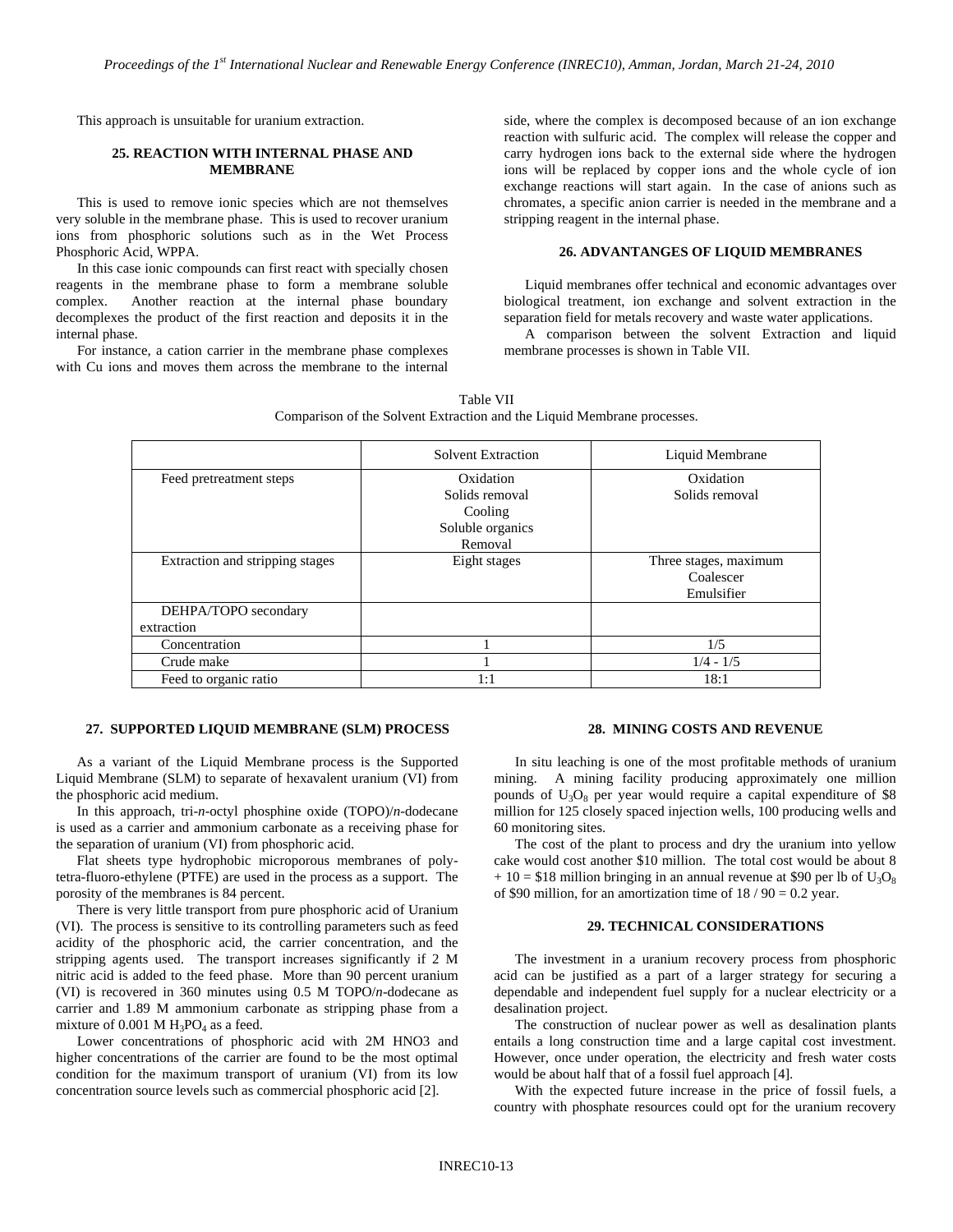approach to secure energy independence in an environmentally benign way.

A uranium recovery facility requires about 2 years for setup and should be planned concurrently with any power reactor project which requires a setup time of no less than 6-10 years.

## **30. DISCUSSION**

The conventional world-wide uranium resources are estimated as 5.5 million tons. Out of these, 3.3 million tons are assigned to the reasonably assured category, and 2.2 million tons are associated with the not yet discovered but assumed to exist inferred resources. The actual known exploitable resources are much smaller.

The "economic-geological hypothesis" asserts that a doubling of the uranium price would increase the amount of exploitable uranium resources by a factor larger than 2.

The "energy-physical" opposing argument by M. K. Hubbert to David Nissen from the Exxon Company is: "There is a different and more fundamental cost that is independent of the monetary price. That is the energy cost of exploration and production. So long as oil is used as a source of energy, when the energy cost of recovering a barrel of oil becomes greater than the energy content of the oil, production will cease no matter what the monetary price may be." Instead of the monetary price, this argument depends on the "energy breakeven condition" or the "Energy Return On Energy Invested" or EROEI principle.

Nations starting nuclear power programs face the consideration of their long term sustainability. This implies the need for the availability of local resources. Dependence on foreign suppliers would eventually pose supply constraints and the surrender of a degree of dependency in exchange for a dependable fuel supply for their electrical generation capacity. The world high grade uranium resources appear insufficient for an expanded global nuclear power program. The current light water reactors cycle primarily burns the  $U^{235}$  isotope and can last only from 40 to 50 years.

The resource base can be expanded by the exploitation of the lower grade ores such as from phosphate rocks. The world average uranium content in phosphate rock is 50 - 200 ppm. Marine phosphorite deposits contain averages of 6 - 120 ppm, and organic phosphorite deposits up to 600 ppm.

The world has 15 billion mt of proven phosphate rock reserves, which could last for 100 years. There are another 35 billion tons of lower-grade and unexplored phosphate reserves, which are potentially economically feasible.

Worldwide, there are approximately 400 wet-process phosphoric acid plants in operation. Eight plants for the recovery of uranium from phosphoric acid have been built and operated in the United States since 1976: Florida: 6, Louisiana: 2. Plants have also been built in Canada, Spain, Belgium, Syria, Israel, and Taiwan.

For the long term, sustainability depends on the introduction of nuclear fuel recycling technology, fast breeder technology as a substitute to the "once-through" U-Pu<sup>239</sup> fuel cycle, the adoption of the thermal breeding  $Th-U^{233}$  fuel cycle and the eventual development of fusion energy. With the world developing substitutes for petroleum, it will also develop substitutes to the unsustainable light water reactors technology before its limited supplies of  $U^{235}$  follow oil down the depletion path.

#### **APPENDIX I**

The top countries that produce 95 percent of the world's total phosphate rock are: USA, Morocco, China, Russia, Tunisia, Jordan, Brazil, Israel, the Republic of South Africa, Syria, Senegal, Australia, India, Togo, Egypt and Algeria. Moroccan reserves account for around 50 percent of the world total. With phosphate consumption growth at 1-2 percent per year, global phosphate reserves would last for centuries. However, the depletion of the most economically exploitable reserves occurs within 100-130 years.

Table A1 World Phosphate Resources.

| Country                                 | Reserves<br>[percent] | Potential<br>Reserves<br>[percent] |
|-----------------------------------------|-----------------------|------------------------------------|
| <b>USA</b>                              | $4 - 10$              | $7-13$                             |
| China                                   | $2 - 25$              | $2 - 10$                           |
| Russia                                  | 3                     | $7-10$                             |
| Morocco                                 | $46 - 53$             | 63                                 |
| Jordan                                  | $2 - 3$               | $1-3$                              |
| Tunisia                                 |                       |                                    |
| South Africa                            | $9 - 22$              | $3 - 22$                           |
| <b>Brazil</b>                           | $1 - 3$               | $1-2$                              |
| Iraq                                    |                       | 3                                  |
| Peru                                    |                       |                                    |
| [billion]<br>$P_2O_5$<br>Total<br>tons] | $3.6 - 8.0$           | 11-22                              |

#### **APPENDIX II**

#### **PHOSPHATE PRODUCTS**

About 95 percent of the world's total phosphate rock production is used in agriculture as fertilizers, pesticides and animal feeds. Around 93 percent of the phosphate rock produced is used to produce mineral fertilizers including Di-ammonium Phosphate, DAP, Mono-ammonium Phosphate, MAP, triple Superphosphate, TSP, Single Super Phosphate, SSP, phosphoric acid, and animal feed.

Five percent of the production is used in non-agricultural products. Phosphorus Trichloride, PCl<sub>3</sub> is mostly used to produce organophosphate insecticides and the glyphosate herbicide (Roundup). Half of the  $500,000$  tons/year  $PCl<sub>3</sub>$  is used to produce organophosphate insecticides; the other half is used for glyphosate herbicide production.

The production of Red Phosphorus amounts to 10,000 tonnes per year and it is for the production of flame retardants, semiconductors, fireworks and matches.

The commercial use of food-grade phosphates amounts to hundreds of thousands of tons. It is used in soft drinks, in treating fish filets and freshly processed poultry, as sodium pyrophosphates in baking mixtures as an acidulant, and in potato processing.

Phosphorus compounds are found in several household applications: high grade detergents, cleaning agents, tooth-paste, and flame retardants for clothing, carpets, and curtains.

#### **REFERENCES**

[1] M. Ragheb, "Nuclear, Plasma, and Radiation Science. Inventing the Future," University of Illinois at Urbana-Champaign**,** Illinois, USA, https://netfiles.uiuc.edu/mragheb/www, 2010.